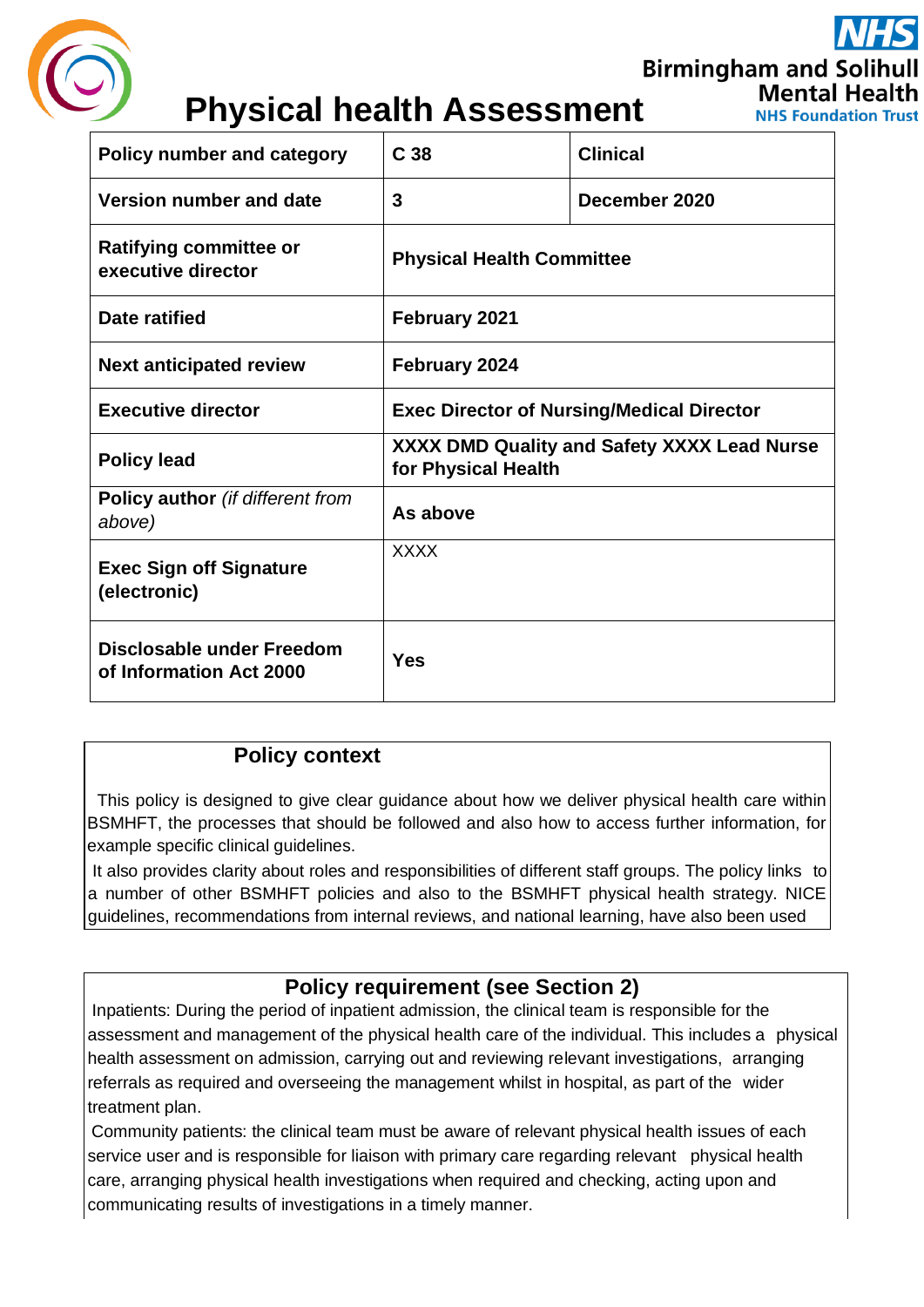Prison Healthcare Services: clinical staff are responsible for the oversight of relevant physical health issues of individuals and liaising with primary care colleagues within the prison.

# **Contents**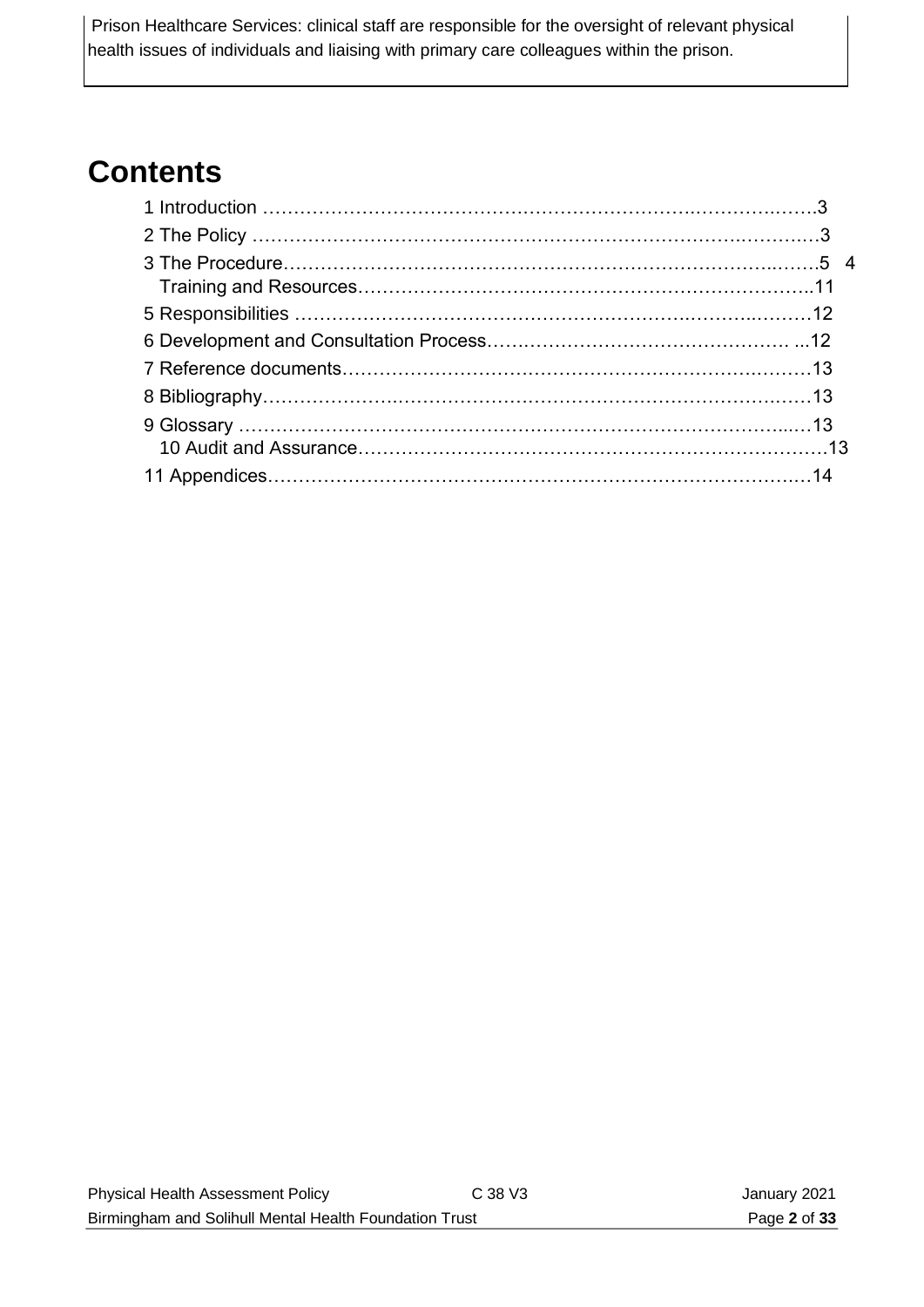### **1: Introduction** consisting of:

### **1.1 Rationale**

Physical health care of service users under the care of mental health services is a vital part of their care and treatment. There is an increasing body of research which indicates that individuals with severe mental illness have poorer physical health outcomes than people who do not suffer with such as illness. There is significant evidence that there is up to a 15-20-year gap in life expectancy between people with and without mental disorder

Learning from internal reviews, the Learning from Deaths Process, national reviews and research all indicate that ensuring that there are robust processes in place for physical health assessment and management within mental health care settings can improve outcomes and patient experience.

The Academy of Royal Medical Colleges (AoRMC) compiled a report in 2016 (Working Group for Improving the Physical Health of People with SMI (2016), listing recommendations for mental health services in this area (Improving the physical health of adults with severe mental illness: essential actions (OP100). The BSMHFT physical health strategy is based upon these recommendations. Several NICE guidelines also highlight the importance of physical health care within mental health settings

#### **1.2 Scope**

The policy is relevant for all service users under the care of BSMHFT, including those under the care of Prison healthcare services

### **1.3 Principles**

- BSMHFT positively supports individuals with learning disabilities and ensures that no-one is prevented from accessing the full range of mental health services available. Staff will work collaboratively with colleagues from learning disabilities services and other organisations, to ensure that service users and carers have a positive episode of care whilst in our services. Information is shared appropriately to support this.'
- The principle of parity of esteem for individuals suffering from mental illness has been discussed for many years. This policy adheres to the principles in the AoRMC document outlined above and the principles are also supported by the BSMHFT Physical Health Strategy (2018-2021).

#### **2**: **The policy**

• Inpatients: all inpatients must have a physical health assessment on admission, including a physical examination, relevant investigations and lifestyle screening. Interventions required will be discussed and monitored by the clinical Multidisciplinary Team (MDT team) to ensure that any physical health needs are met.

| <b>Physical Health Assessment Policy</b>               | C 38 V 3 | January 2021 |
|--------------------------------------------------------|----------|--------------|
| Birmingham and Solihull Mental Health Foundation Trust |          | Page 3 of 33 |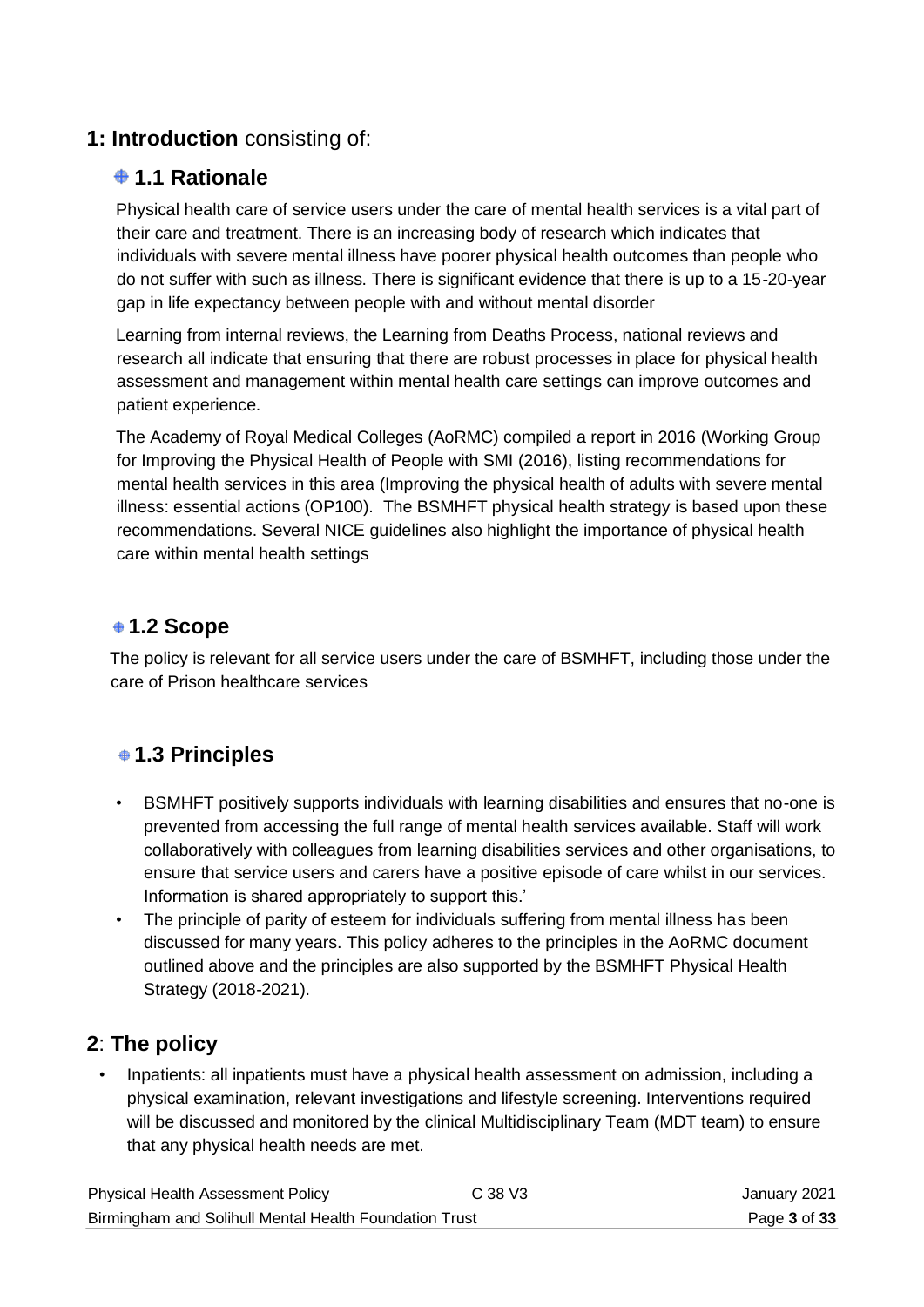- Community patients: all service users will have access to services to provide physical health care. Trust teams will ensure their physical health needs are considered, in relation to their medication, mental illness and cardio metabolic risk factors. Special consideration will be provided in the individual has no access to primary care services.
- Individuals under the care of Prison Healthcare services

#### **This policy should be read and considered in conjunction with the following Trust policies and clinical guidelines:**

| <b>Policies:</b> |                                                               |
|------------------|---------------------------------------------------------------|
| C48              | <b>Bariatric Policy</b>                                       |
| <b>C40</b>       | <b>ECG policy</b>                                             |
| C <sub>18</sub>  | <b>Falls Prevention and Management Policy</b>                 |
| C <sub>21</sub>  | <b>Food Refusal Policy</b>                                    |
| <b>C03</b>       | <b>Rapid Tranquilisation policy</b>                           |
| <b>C04</b>       | <b>Management of the Deteriorating Patient Policy</b>         |
| C <sub>15</sub>  | <b>Managing Risk in Physical Activity and Exercise Policy</b> |
| <b>C06a</b>      | <b>Medicines Reconciliation Policy</b>                        |
| C <sub>23</sub>  | <b>Nutrition and Hydration Policy</b>                         |
| C <sub>24</sub>  | <b>Oxygen Policy</b>                                          |
| C <sub>36</sub>  | <b>Prevention and Management of Pressure Ulcers</b>           |
| <b>C54</b>       | The Identification and Management of Dysphagia Policy         |
| C33              | <b>Transportation of Specimens</b>                            |

#### **COVID policies** [-](http://connect/corporate/governance/Policies/Forms/COVID-19%20Policy%20Updates.aspx)

**[http://connect/corporate/governance/Policies/Forms/COVID19%20Policy%20Updates.aspx](http://connect/corporate/governance/Policies/Forms/COVID-19%20Policy%20Updates.aspx)**

#### **Guidelines:**

**[Enteral Feeding Guideline](http://connect/corporate/governance/Clinical-governance/Trust%20Guidelines/Enteral%20Feeding%20Guideline.pdf) [Alcohol Use Disorder Prescribing Guidelines](http://connect/corporate/governance/Clinical-governance/Trust%20Guidelines/Alcohol%20Use%20Disorder%20Prescribing%20Guidelines.pdf) [BSMHFT Guidance for End of Life Care During COVID 19 Pandemic V5](http://connect/corporate/corporate-clinical-services/infection-control/Coronavirus-covid19/Clinical/Resources/End%20of%20life/BSMHFT%20GUIDANCE%20FOR%20END%20OF%20LIFE%20CARE%20DURING%20COVID%2019%20PANDEMIC%20V%206.pdf) [Guidelines for Glycaemic \(blood glucose\) Management in Diabetes](http://connect/corporate/governance/Clinical-governance/Trust%20Guidelines/Guidelines%20for%20Glycaemic%20(blood%20glucose)%20Management%20in%20Diabetes.pdf) [IP Alcohol Guidelines](http://connect/corporate/governance/Clinical-governance/Trust%20Guidelines/IP%20Alcohol%20Guideline.pdf) [Management of an inpatient death incl. infection control measures V3](http://connect/corporate/governance/Clinical-governance/Trust%20Guidelines/Management%20of%20an%20Inpateint%20Death%20incl.%20infection%20control%20measures%20V3.pdf) [Management of the Deteriorating Patient and Resuscitation COVID-19 Update V7a](http://connect/corporate/governance/Policies/Management%20of%20the%20Deteriorating%20Patient%20and%20Resuscitation%20COVID-19%20Update%20V7a.pdf) [Management of Medication during Tobacco Smoking](http://connect/corporate/governance/Clinical-governance/Trust%20Guidelines/Mangement%20of%20Medication%20During%20Tobacco%20Smoking.pdf) [NEWS and SBAR clinical guidelines](http://connect/corporate/governance/Clinical-governance/Trust%20Guidelines/NEWS2%20and%20SBAR%20clinical%20guidelines.pdf) [Prescribing, dispensing and administration of insulin](http://connect/corporate/governance/Clinical-governance/Trust%20Guidelines/Prescribing,%20dispensing%20and%20administration%20of%20insulin.pdf) [Clozapine guidelines](http://connect/corporate/governance/Clinical-governance/Trust%20Guidelines/Forms/Clozapine%20%20Psychosis.aspx)**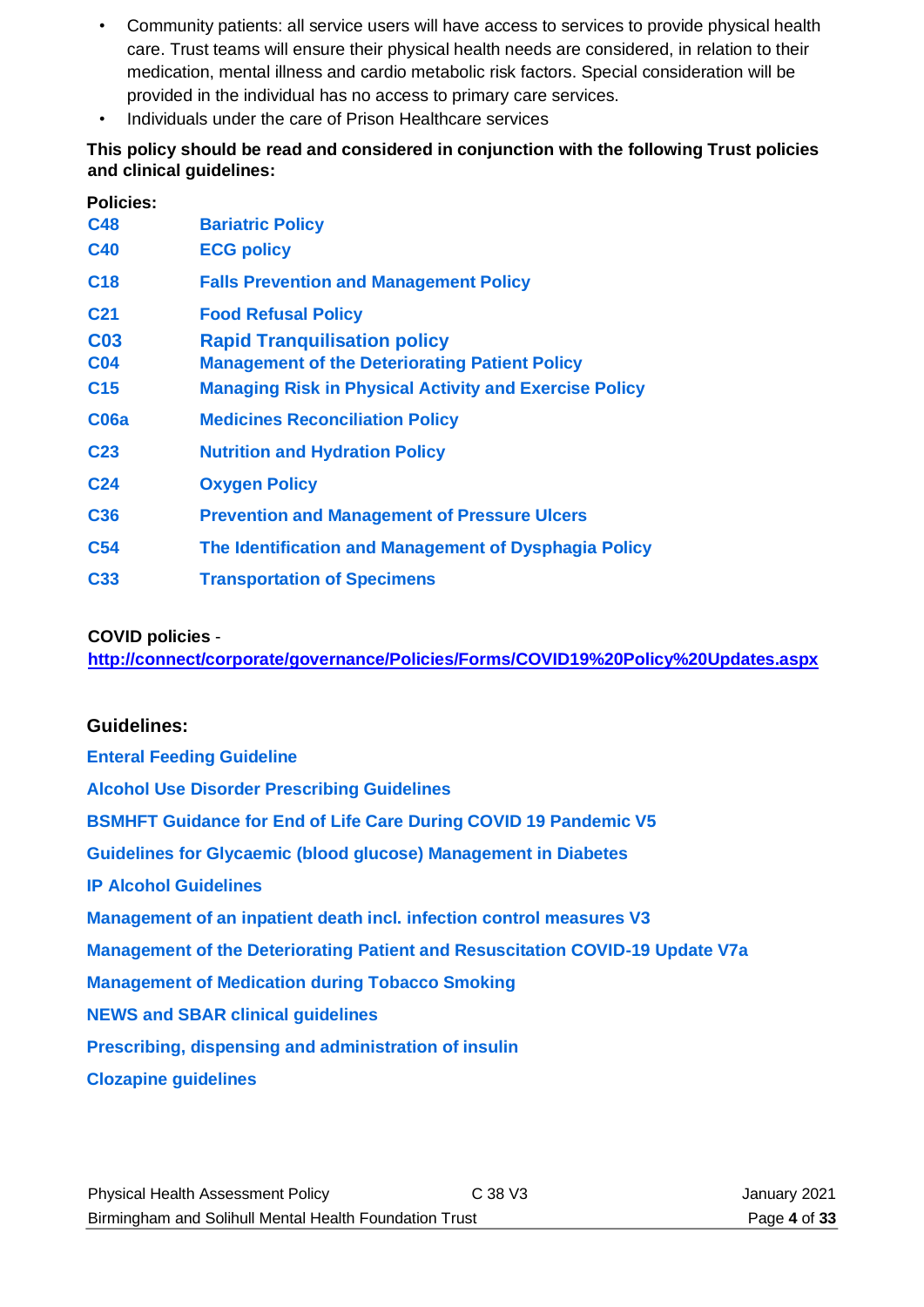#### **3: The procedure**

### **3.1 Physical Health Assessments:**

### **3.1.1 Inpatients**

All service users should be offered a prompt physical health assessment to review any physical health needs which may impact on their mental well-being and speed of mental health recovery. **Appendix 2** provides a checklist for all health professionals for admission and discharge of a service user within any inpatient area of BSMHFT

It is recognised this should involve the full multidisciplinary team. Historically each discipline has their own role; however this should not be seen as exclusive role as it should be seen as a collaborative assessment for the best outcome.

#### **Medical Review**

When a service user is admitted to any inpatient ward within BSMHFT, a doctor or Physician's Associate must review the person, in terms of their physical health as well as mental health needs.

If the service user is not able to provide a full and accurate history (whether physically too unwell, unwilling to engage or lacking capacity) the doctor can review other clinical areas for information, these include:

Previous physical health assessments on RiO

Discussion with the Community Mental Health Team /Assertive Outreach Team/ Home Treatment Team

Your Care Connected YCC (link to the GP system via Rio Electronic Record)

MERIT shared records

Acute hospital (A&E) discharge letters

EPMA (electronic prescribing system within BSMHFT)

As part of the admission process for every service user, the following must be completed :

- Systemic Enquiry form on RiO electronic records system (including a full physical examination)
- Physical Health Assessment form on RiO electronic records system
- \* Review latest pathology results (order or complete investigations if clinically indicated) (See Section 3.2 below)
- \* Review of latest ECG trace (order/complete if needed, ideally within 24 hours of admission and prior to any haloperidol being given as Rapid Tranquilisation)

*\*Investigations carried out within the last three months may be adequate for routine physical health checks, but additional tests should be arranged if clinically indicated (such as new/change to medication, change in physical health etc)* 

*Any review of results must be recorded in the progress notes, or on the physical health forms* 

Consider evidence of current or past substance misuse  $-$  see the clinical guidelines relating to detoxification processes below - ensure that any required medication is

| <b>Physical Health Assessment Policy</b>               | $C$ 38 V3 | January 2021 |
|--------------------------------------------------------|-----------|--------------|
| Birmingham and Solihull Mental Health Foundation Trust |           | Page 5 of 33 |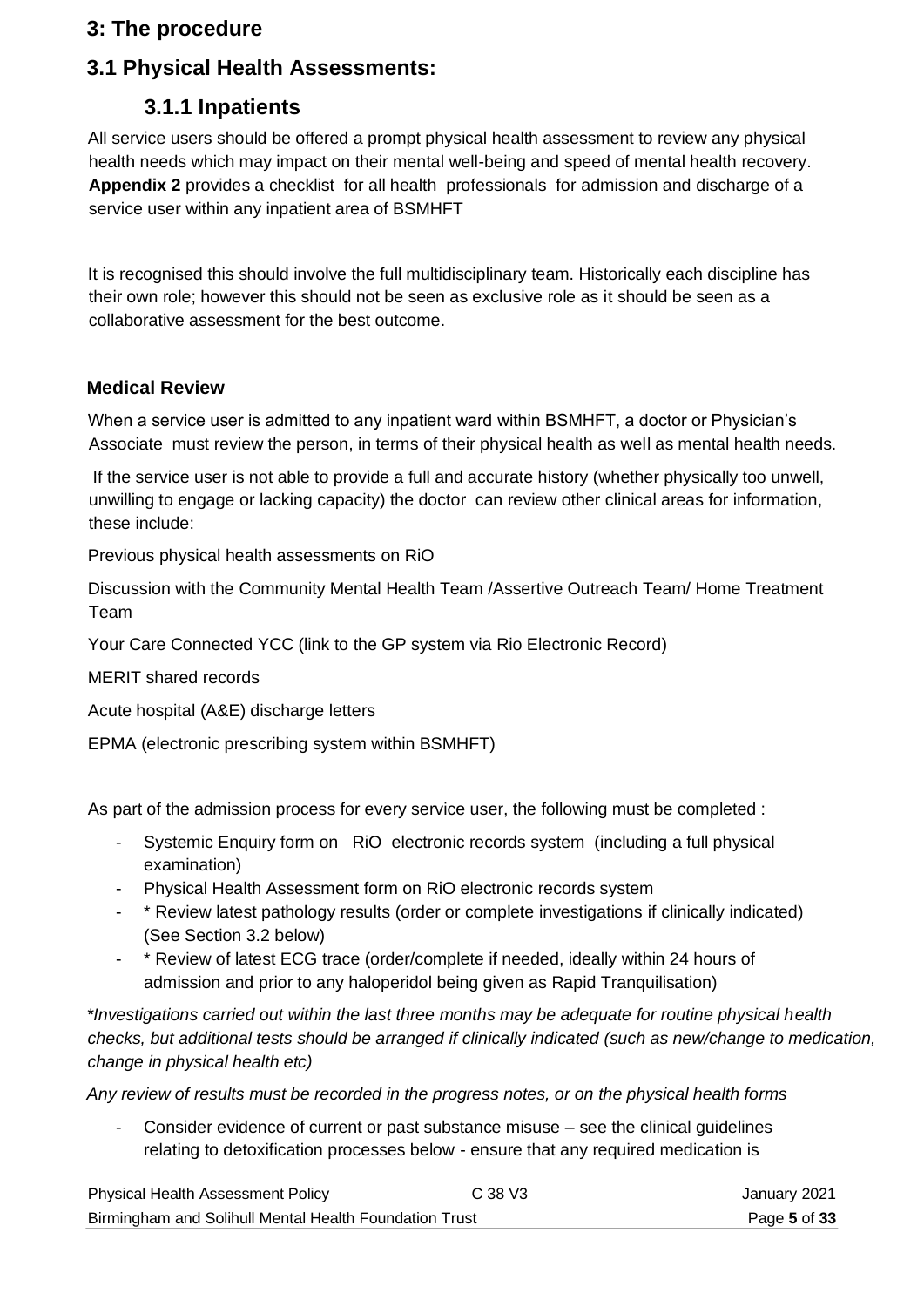prescribed, including methadone if necessary: **[http://connect/corporate/governance/Clinical](http://connect/corporate/governance/Clinical-governance/Trust%20Guidelines/Forms/Addictions.aspx)[governance/Trust%20Guidelines/Forms/Addictions.aspx](http://connect/corporate/governance/Clinical-governance/Trust%20Guidelines/Forms/Addictions.aspx)**

- Consider a drug test if clinically indicated
- The risk of or evidence of a Venous Thrombo-Embolism (VTE) eg immobility, dehydration
- **Ensure a pregnancy test is completed in all females of child bearng age and that the results are documented on the Physical Health Assessment form and reviewed/acted upon**
- Ensure that appropriate tests are aranged for medication, for example clozapine or lithium levels, if clincially indicated, that the results are reviewed as soon as possible, and a management plan recorded in the RiO system (progress note or MDT record)
- If there is evidence of infection, also consider checking serum medication levels as these can be affected by infection or inflammation
- Any evidence of current or past infection with Covid 19 and any ongoing symptoms (fatigue, respiratory problems)

When the service user is admitted from the Emergency Department (or any acute care setting) a copy of the discharge letter should be available for review by the admitting doctor and uploaded to RiO by administration staff

If it is not possible to complete a physical health assessment at the time of admission, the reason must be clearly documented in the RiO progress note, the physical health form and communicated to the nursing staff. This must be escalated to the nurse in charge of the ward so that a doctor is contacted the following morning to complete. Any ongoing declining to complete this by the service user must be documented and followed up until it has been completed. If this is not completed during the admission, this should be communicated in the electronic discharge letter to the GP and to any mental health team involved in the service user's care post-discharge

The first multi-disciplinary meeting following admission must include reference to physical health checks on admission and again any gaps must be reviewed and addressed as soon as possible

Relevant investigations (see Section 3.2 below) should be arranged at the time of admission and clearly documented in the Rio progress notes. The plan for investigations should also be communicated to ward nursing staff to ensure that the investigations are carried out.

Following physical health assessment and examination, a management plan must be documented on RIO (progress note) including any relevant observations, investigations and/or any referrals that need to be made (see below).

#### **Nursing Review**

Following admission of the service user, there is an expectation that the nursing team will ensure that all of the required physical health care highlighted is delivered and documented in a timely manner. There is no expectation that the nurse completes all the checks (see the medical roles above), but they must co-ordinate care so that the appropriate practitioners (if this is not them) to complete a full and holistic assessment and a care plan produced.

#### **On admission, the following assessments are required in the ward environment in a timely manner (Appendix 2)**

• Basic physical observation, NEWS and a digital ward prescription entry

| <b>Physical Health Assessment Policy</b>               | $C$ 38 V3 | January 2021 |
|--------------------------------------------------------|-----------|--------------|
| Birmingham and Solihull Mental Health Foundation Trust |           | Page 6 of 33 |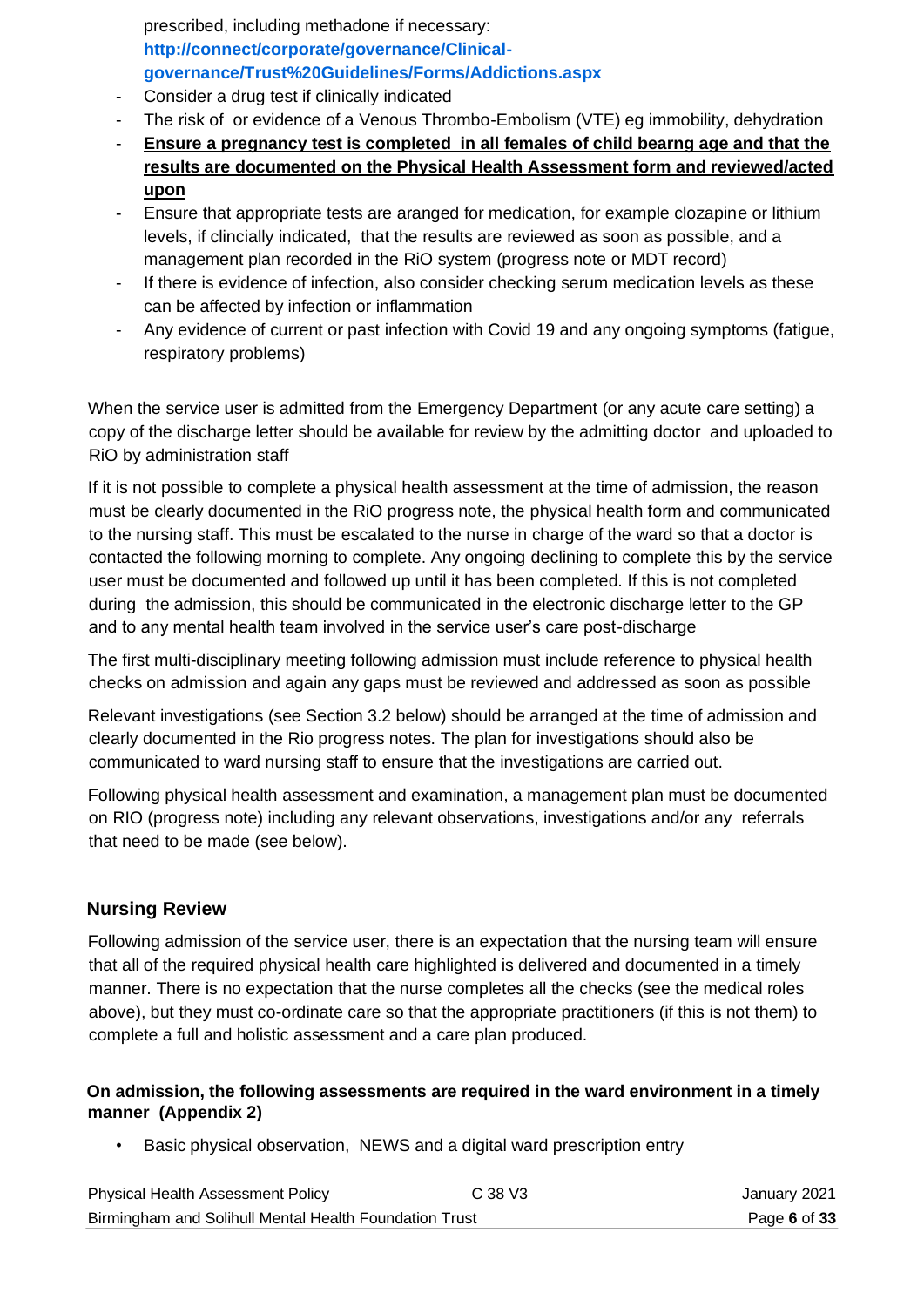- MRSA swab (admission from acute hospitals ) and COVID swabs (all patients)
- Allergies reviewed
- Pressure ulcer tool Purpose T (and body map) digital ward prescription entry
- aSSKINg assessment and digital ward record (if necessary)
- Falls prevention risk assessment
- Malnutrition tool MUST
- Weight/BMI
- Digital ward entry for food and hydration (if necessary)
- Pregnancy status (see above in medical role)
- Dysphagia screening tool

#### **During the admission, the MDT should also consider where needed**

- Continence assessments
- Physical activity readiness
- **Immunisation**
- Referrals to specialist practitioners (internal or external) at the appropriate time
- Results of investigations and documentation of relevant management plans based upon the results of these

The physical health of each service user must be discussed at least once each week (as a minimum) at the MDT/Touchpoint meetings, this includes reviewing information from the Digital Ward platform, the RiO care records and updating the digital ward prescription for requested observation.

There must be a daily handover by ward staff to include physical health information and relevant handover of actions, including recommendations from specialist and allied health professionals.

All staff must ensure good communication – to ensure that any assessment or intervention for a physical health problem is communicated in the care record but also verbally to ward staff and the clinical team. Out of normal working hours, significant physical health information (including for new problems) must be shared immediately with all relevant health professionals, including on call doctors, managers and other professionals as appropriate

Care plans should include relevant and up to date information relating to physical health care.

For service users in hospital for longer periods, the inpatient clinical team may need to consider health screening or liaison with primary care regarding accessing national screening programmes

If the service user requires care and treatment in an acute hospital during their admission , there must be clear communication between service providers at points of transition and acted upon as soon as possible. The acute hospital must provide a discharge summary or a written handover before the service user is accepted back into a mental health setting. Any situation of concern must be escalated to the consultant psychiatrist or manager.

Any service user returning from an acute hospital must be reviewed by the ward doctor or on call doctor on their return.

For outpatient appointments in acute hospital settings for service users during an inpatient stay, there must be a written (or email) handover from the outpatient clinic returned back to the ward staff. In addition, the service user should usually be escorted by a member of staff , if this is not possible or appropriate, the rationale should be recorded in the case notes.

When a service user is discharged from a BSMHFT ward, the doctor involved in their care must complete the electronic discharge summary on RiO within 24 hours of discharge and this must be

| <b>Physical Health Assessment Policy</b>               | $C$ 38 V3 | January 2021 |
|--------------------------------------------------------|-----------|--------------|
| Birmingham and Solihull Mental Health Foundation Trust |           | Page 7 of 33 |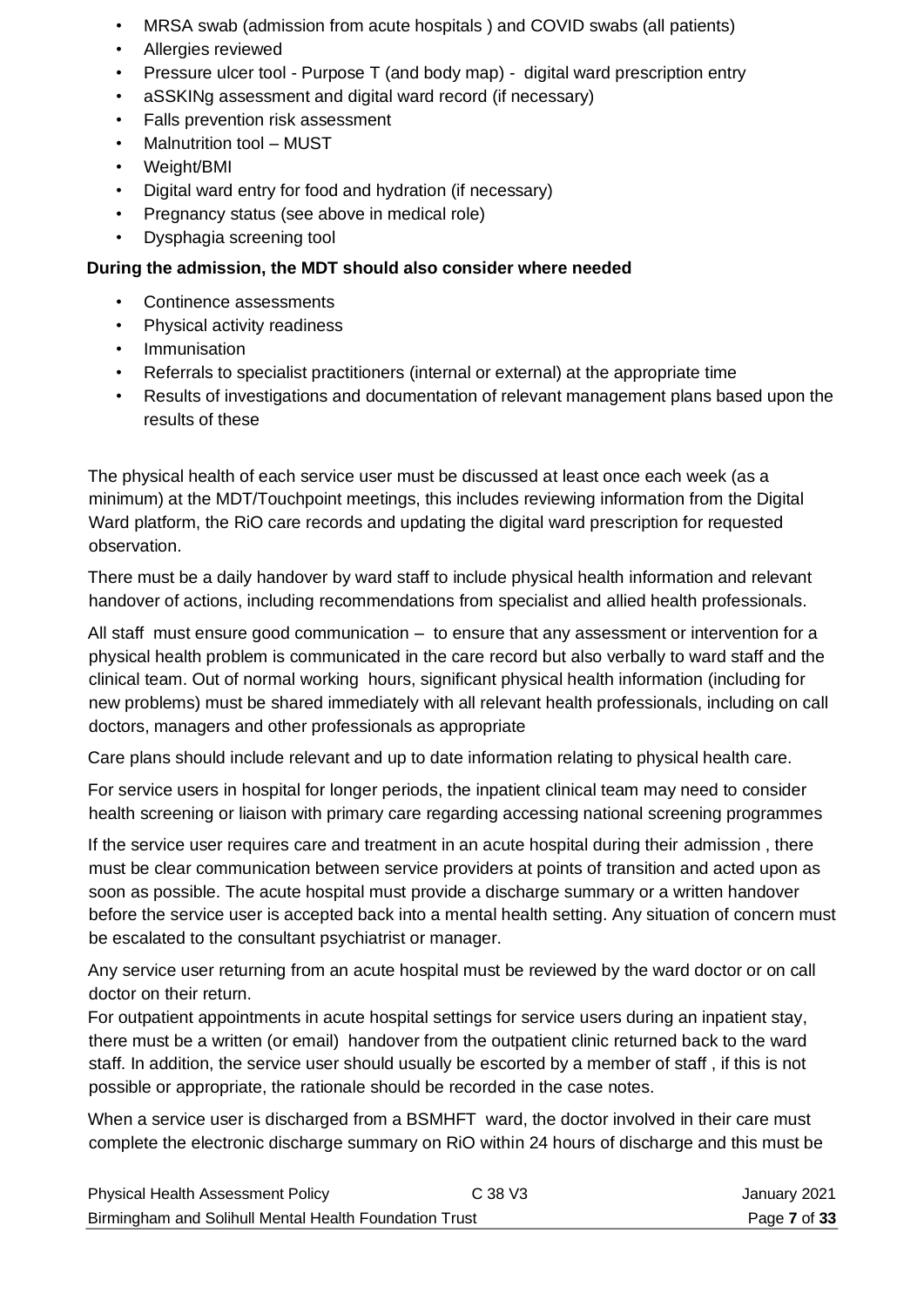sent electronically to the GP. The discharging doctor must also communicate any relevant information regarding medication, physical health and monitoring to the receiving community team, for example when blood tests are due, any ongoing physical illness, outstanding physical health appointments, Clozapine monitoring and so on. For significant clinical information, efforts must be made to ensure that the receiving clinical team have confirmed that they are aware of this information. If the service user is not registered with a GP, the new mental health team must be made aware of any ongoing physical health risks or actions, until the service user is registered with a GP.

### **3.1.2 Community Care**

Each service area will have good communication with primary care colleagues, to ensure service users have access to the general physical health care they need and where possible these assessments should be completed by the GP practice. However in the event of difficulties for the service user attending this should be completed by the mental health team overseeing the care of the service user. There may also be specific physical health checks required, associated with psychotropic medication and whilst these may be carried out by primary care if there is an 'Effective Shared Care Agreement' (ESCA) , the mental health team may need to arrange if no ESCA is in place.

#### **For community patients (including CMHT, AOT, EI, FIRST, and specialist outpatient services), there are four main streams of physical health assessment:**

- New referrals (physical health investigations required prior to starting medication or for diagnostic purposes )
- Monitoring investigations and management of mental health medication or cardiometabolic risk factors
- Annual SMI health check (if not completed by the primary care team)
- Link with ESCA as above and care support plans

#### **Resource requirement**

#### **Each BSMHFT community hub should have:-**

- Access to phlebotomy (locally trained staff or via an external provider)
- Access to the BSMHFT ECG service or locally trained staff to ensure appropirate management prior to starting medication if indicated (eg clozapine, haloperidol)
- Appropriate communication within the team to ensure investigations are reviewed by the requesting clinician in a timely manner and/or the service user's GP – local guidance applies

#### **Home visits for physical health needs**

Due to the nature of some of the service users we care for, home visits may be necessary. This may be due to

Being housebound due to frailty

Physical health conditions (long term or acute)

Mental health condition (long term or acute crisis)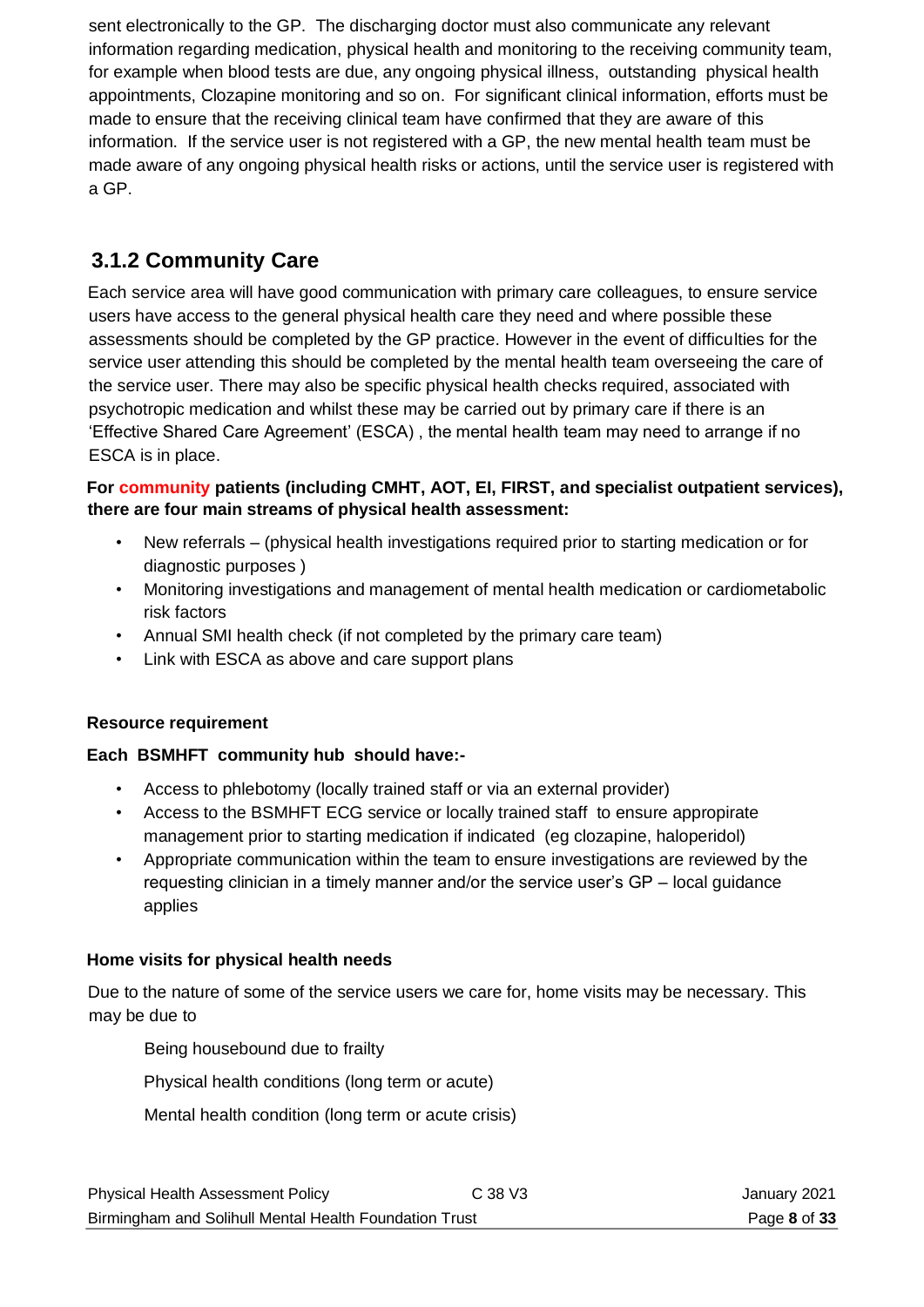It needs to be recognised this requires greater time and resource, so the team will assess each of these cases individually and work with the service user and carers to support appropriate interventions.

#### **Physical health care requirements**

- Appropriate investigations for new patients as above, as part of diagnosis or pre-medication
- Annual health check, to be recorded on the Physical Health Assessment on RiO- any idenfiited care needs should be recorded, with appropriate actions, in the care plan
- Monitoring of cardio-metabolic indicators as required by clinical need, and medication (See Appendix 4)
- Whether the annual health check, and other physical health monitoring, is completed by the mental health team or primary care, there should be good communication of actions and investigation results, which should be recorded in the clinical notes
- Personal Health Budgets (PHB) may be useful to assist patients with physical health needs in the community, for example assisting with healthy eating, access to a gym etc
- If a patient is admitted to another mental health inpatient service, but is still on the caseload for the community team (eg AOT, FIRST), there is not a requirement to complete physical health checks while the patient is admitted elsewhere and the caseload management should reflect this

#### **Effective Shared Care Agreements (ESCA)**

Shared care arrangements are standardised according to the 'Effective Shared Care Agreements' held within the RiO electronic records- this identifies which health professionals are responsible for completing and checking relevant investigations in relation to the medication. Clinical teams must ensure that they are aware of arrangements for service users under their care, and for service users prescribed medications such as clozapine and lithium, where therapeutic monitoring is important to avoid toxicity**.** 

**Any medication blood level tests arranged must be reviewed as soon as possible by the requesting professional, and the outcome of the review including any management plan and be recorded as a progress note in the RiO electronic records.** 

### **3.1.3 Prison healthcare services (HMP Birmingham)**

Within HMP Birmingham, staff from BSMHFT provide mental health services, and work in partnership with other service providers who oversee physical health care. The protocols currently in place in relation to physical health monitoring by BSMHFT can be found in Appendix 7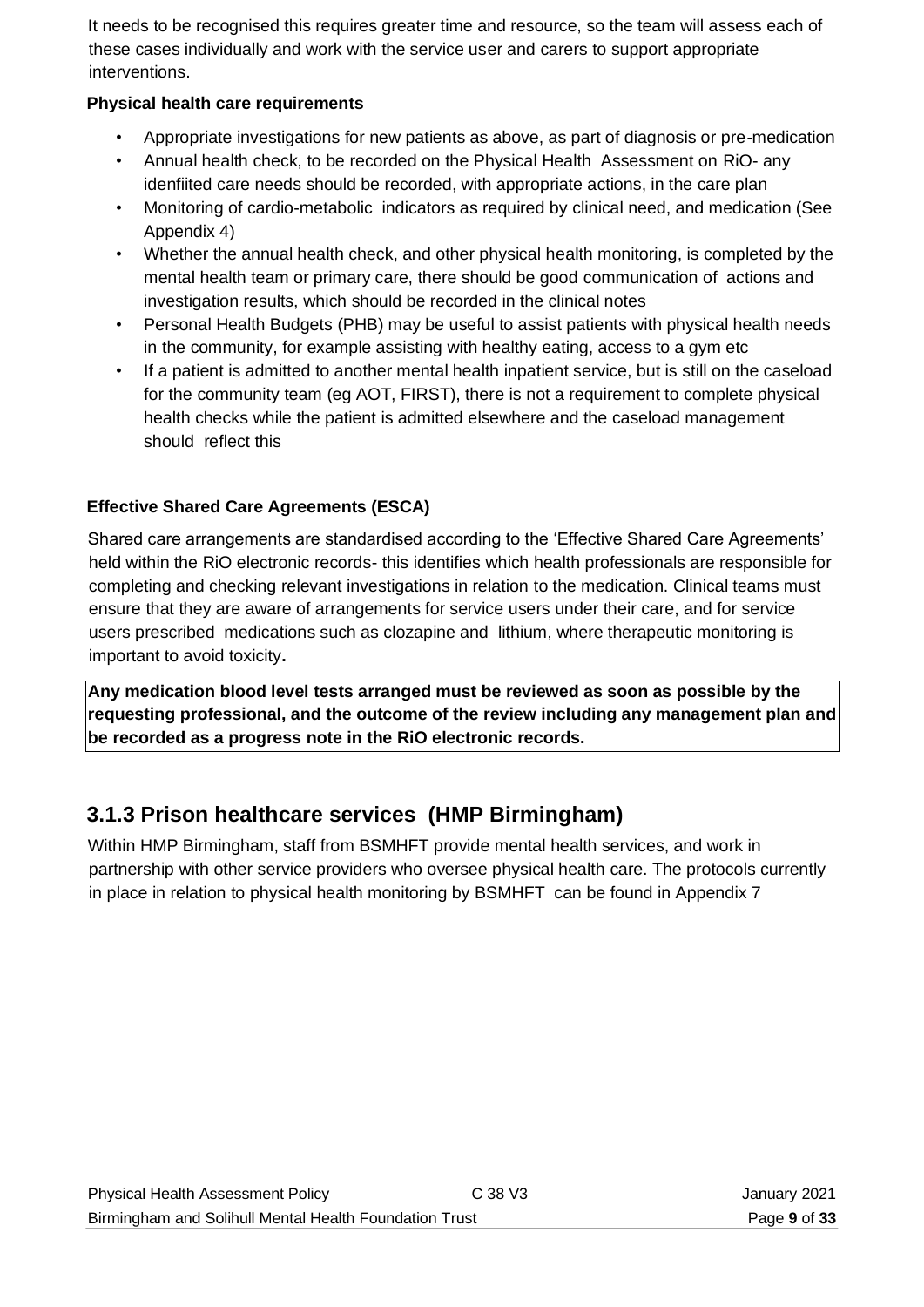The national guidance on which practice is based is the NICE Guidance 66 (Mental Health of Adults in Contact with the Criminal Justice System) and 57 (Physical health of People in Prison: **<https://www.nice.org.uk/guidance/ng66>**

**[https://www.nice.org.uk/guidance/ng57/resources/physical-health-of-people-in-prison](https://www.nice.org.uk/guidance/ng57/resources/physical-health-of-people-in-prison-pdf-1837518334405)[pdf1837518334405](https://www.nice.org.uk/guidance/ng57/resources/physical-health-of-people-in-prison-pdf-1837518334405)**

### **3.2 Investigations and interventions on admission to hospital or new any trust services**

Once the processes set out in section 3.1.1 have been completed, relevant investigations should be arranged as appropriate\*. These may include:

- Full Blood Count (FBC), Urea and Electrolytes (U&E), Liver Function Tests (LFTs), Thyroid Function Tests (TFTs), HbA1c, Prolactin, Lipids (fasting), B12, Folate and Bone Profile
- Specific blood tests such as Blood Borne Virus testing (BBV), autoimmune screen for first episode psychosis
- INR if service user is prescribed warfarin
- Vitamin D levels if suspicion of severe deficiency
- Specific bloods relevant to diagnosis e.g. in eating disorders will need phosphate and magnesium
- Therapeutic drug levels
- Urine drug of abuse screening
- Pregnancy test
- ECG

\**investigations carried out within the last three months will be adequate for routine physical health checks, but additional tests should be arranged if clinically indicated ( such as new medication, change in physical health etc) – any review of results must be recorded in the progress notes, or on the physical health forms* 

### **3.3 Referral to Allied Health Professionals (AHP) within BSMHFT**

For assessment and intervention planning, there are a range of specialist services available to inpatient areas within BSMHFT

Some services can also offer a limited community service, depending the area and speciality. In all cases the specialist teams can offer advice and support for onward referral and support. Staff training is also provided by all teams either as advertised, or on request.

All referrals are made via RiO providing as much clinical information as possible is useful and can speed up the response time. (Appendix 6 provides guidance on the referral process on RiO)

| <b>Service</b>                             | <b>Common Indications for referral</b>                                                                                |
|--------------------------------------------|-----------------------------------------------------------------------------------------------------------------------|
| <b>Diabetes Specialist</b><br><b>Nurse</b> | New/potential diagnosis, poorly controlled diabetes, medication<br>review, education and resources                    |
| <b>Dietetics</b>                           | Malnutrition, diabetes, restrictive eating and eating disorders,<br>hyperlipidaemia, gut and bowel disorders, frailty |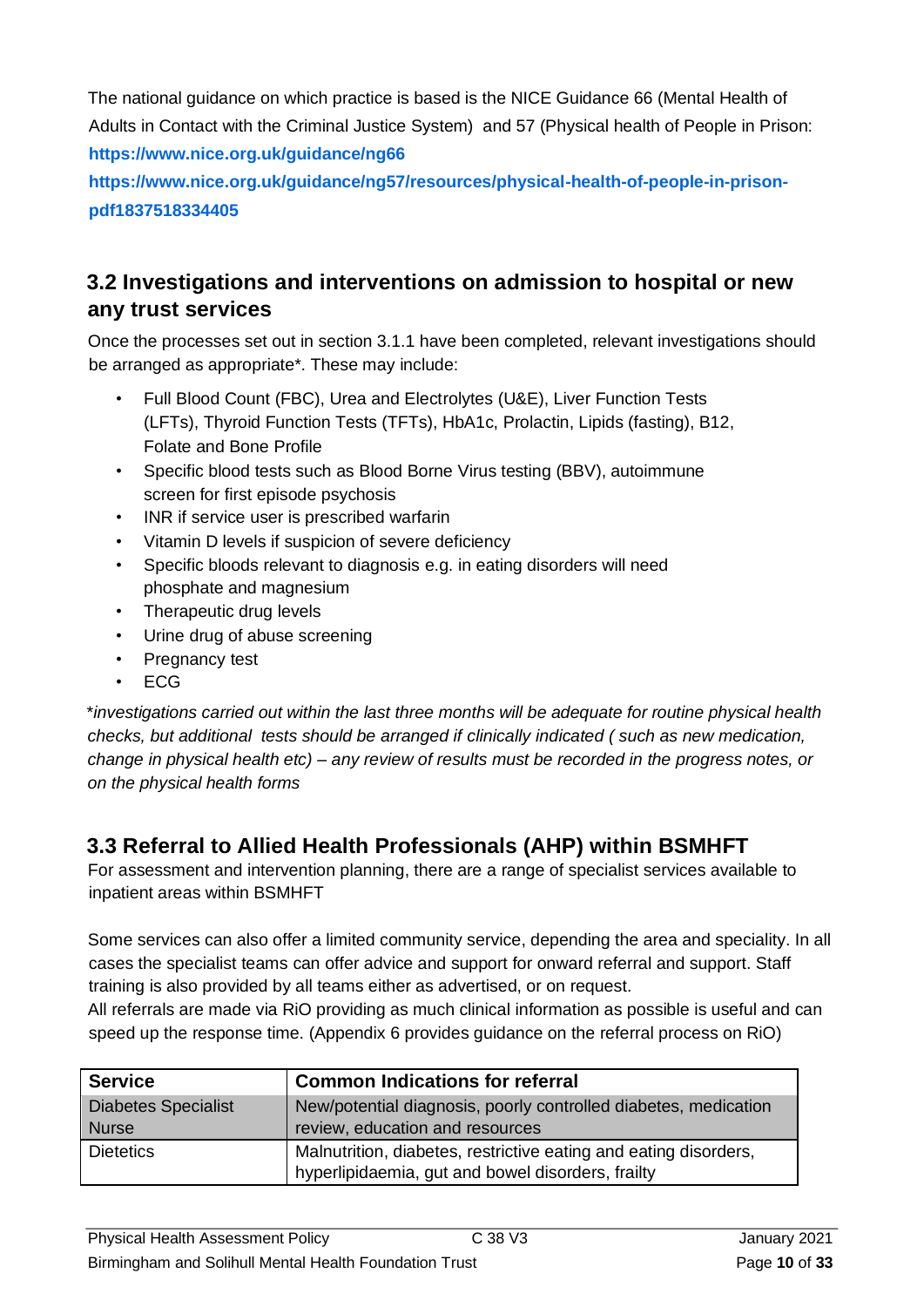| <b>Health Instructors</b>          | Physical activity, healthy lifestyle brief advice                                                                                                             |
|------------------------------------|---------------------------------------------------------------------------------------------------------------------------------------------------------------|
| Physiotherapist                    | Falls prevention, mobility support, neurological conditions,<br>fractures and injury, respiratory conditions, pain management,<br>acute respiratory problems  |
| Speech & Language<br>Therapy       | Swallowing disorders and choking. SLTS can also support with<br>accessible information for discussing physical health issues or<br>mental capacity assessment |
| Tissue Viability and<br>Continence | Wound care management (including dressing and medication)<br>prevention of pressure ulcers, continence advice.                                                |

### **3.4 Physical health care providers**

Advice and information can be sort from our local providers and can be found on the following links

| <b>Birmingham City Hospital</b>                     | https://www.swbh.nhs.uk/contact-locations/findus/birmingham-<br>city-hospital/                                                            |
|-----------------------------------------------------|-------------------------------------------------------------------------------------------------------------------------------------------|
| <b>Birmingham Community</b><br>Healthcare           | https://www.bhamcommunity.nhs.uk/patientspublic/adults/<br>https://www.bhamcommunity.nhs.uk/patientspublic/children-<br>and-young-people/ |
| Birmingham Dental Hospital                          | https://www.bhamcommunity.nhs.uk/patientspublic/birmingham-<br>dental-hospital/                                                           |
| <b>Birmingham Eye Centre</b>                        | https://www.swbh.nhs.uk/contact-locations/findus/birmingham-<br>and-midland-eye-centre/                                                   |
| <b>Birmingham Public Health</b>                     | https://www.birmingham.gov.uk/info/50120/public_health/<br>1332/local_area_health_profiles                                                |
| <b>Learning Disability Services</b>                 | https://www.bhamcommunity.nhs.uk/patientspublic/learning-<br>disability-service/                                                          |
| <b>University Hospitals</b><br>Birmingham           | https://nww.ebs.ncrs.nhs.uk                                                                                                               |
| The waiting room – health<br>and wellbeing services | https://the-waitingroom.org/                                                                                                              |

### **4 Training and resources**

To ensure that we provide high quality physical health care to service users within BSMHFT, staff must ensure that they are up do date with the relevant policies and clinical guidelines outlined in Section 2 above.

Appendix 4 provides links to relevant NICE clinical guidelines and easy to read brief practice guidelines for a wide range of physical health conditions.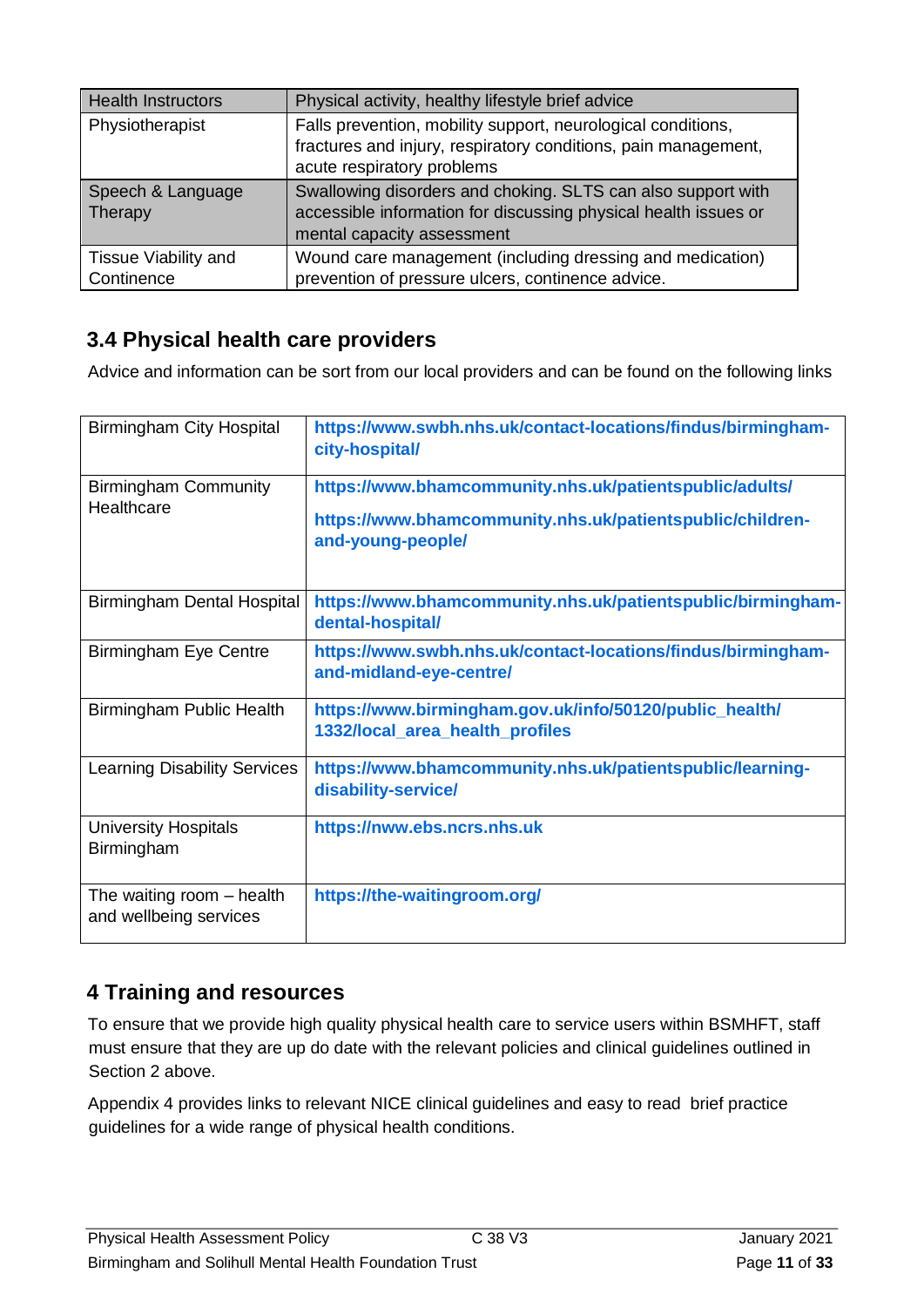To support our staff with training and development in physical health, there is a suite of training which can be located on the learning and development pages

Staff are able to review the latest prospectus for development learning types, dates and clinical leads for the particular areas

**<http://connect/corporate/learning-and-development/Pages/default.aspx>**

### **5: Responsibilities**

This should summarise defined responsibilities relevant to the policy.

| Post(s)                                                    | <b>Responsibilities</b>                                                                                                              | <b>Ref</b> |
|------------------------------------------------------------|--------------------------------------------------------------------------------------------------------------------------------------|------------|
| <b>All Staff</b>                                           | Awareness of information in this policy and<br>associated policies and clinical guidelines<br>listed above                           |            |
| <b>Service, Clinical and</b><br><b>Corporate Directors</b> | Awareness of requirements of monitoring and<br>assurance, and oversight of these processes in<br><b>Clinical Governance meetings</b> |            |
| <b>Policy Lead</b>                                         | XXXX, Deputy Medical Director Quality and<br>Safety; XXXX, Lead Nurse for Physical Health                                            |            |
| <b>Executive Director</b>                                  | <b>XXXX Medical Director</b>                                                                                                         |            |

### **6: Development and Consultation process**:

Prior to this policy being shared for the consultation process within BSMHFT, the following groups have contributed to its development:

- $\triangleq$  Working groups including trainees, inpatient nursing staff, community teams, consultant psychiatrists, pharmacy team, AHPs, service users.
- $\bigoplus$  Physical health committee
- $\triangleq$  Primary care liaison working group

| <b>Consultation summary</b>                                     |               |  |
|-----------------------------------------------------------------|---------------|--|
| Date policy issued for consultation                             | January 2021  |  |
| Number of versions produced for<br>consultation                 | 1             |  |
| <b>Committees / meetings where policy</b><br>formally discussed | Date(s)       |  |
| <b>Physical health committee</b>                                | November 2020 |  |
| <b>PDMG</b>                                                     | January 2021  |  |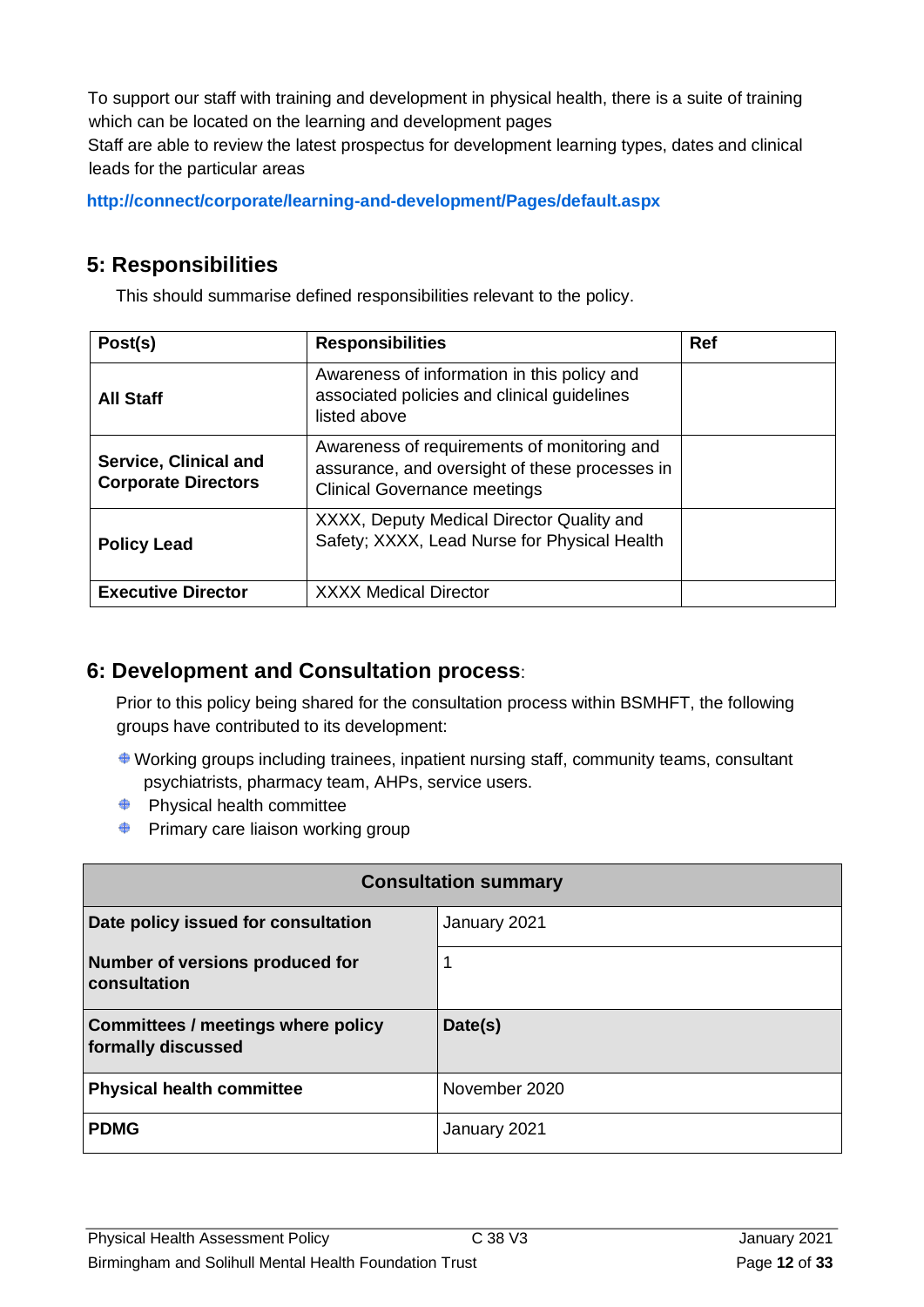| Policy multi-disciplinary task and<br>finish group |                            |  | 23.6.20,24.7.20,4.8.20,10.9.20,1.10.20.5.11.20 |
|----------------------------------------------------|----------------------------|--|------------------------------------------------|
| Where received                                     | <b>Summary of feedback</b> |  | <b>Actions / Response</b>                      |
|                                                    |                            |  |                                                |
|                                                    |                            |  |                                                |

#### **7: Reference documents**

- $\triangle$  Royal College of General Practitioners Improving the physical health of people with severe mental illness- a practical toolkit (2016) **[https://www.rcgp.org.uk/clinical](https://www.rcgp.org.uk/clinical-and-research/resources/toolkits/~/media/F251FBFB6BA8476385710AED4B519792.ashx)[andresearch/resources/toolkits/~/media/F251FBFB6BA8476385710AED4B519792.as](https://www.rcgp.org.uk/clinical-and-research/resources/toolkits/~/media/F251FBFB6BA8476385710AED4B519792.ashx) [hx](https://www.rcgp.org.uk/clinical-and-research/resources/toolkits/~/media/F251FBFB6BA8476385710AED4B519792.ashx)**
- The Academy of Royal Medical Colleges (AoRMC) compiled a report in 2016 (Working Group for Improving the Physical Health of People with SMI (2016)

### **8: Bibliography**

- **CQC brief guide for physical health care in mental health settings (2017) [https://www.rcpsych.ac.uk/docs/default-source/improving](https://www.rcpsych.ac.uk/docs/default-source/improving-care/ccqi/quality-networks/htas/guidephysicalhealthcaremh.pdf?sfvrsn=abf1e410_2)[care/ccqi/qualitynetworks/htas/guidephysicalhealthcaremh.pdf?sfvrsn=abf1e410\\_2](https://www.rcpsych.ac.uk/docs/default-source/improving-care/ccqi/quality-networks/htas/guidephysicalhealthcaremh.pdf?sfvrsn=abf1e410_2)**
- **Five Year Forward View for Mental Health; Independent Mental Health Taskforce for the NHS, 2016 ( [https://www.england.nhs.uk/wp](https://www.england.nhs.uk/wp-content/uploads/2016/02/Mental-Health-Taskforce-FYFV-final.pdf)[content/uploads/2016/02/MentalHealth-Taskforce-FYFV-final.pdf\)](https://www.england.nhs.uk/wp-content/uploads/2016/02/Mental-Health-Taskforce-FYFV-final.pdf)**
- **NICE guidelines for Bipolar Disorder; Assessment and Management <https://www.nice.org.uk/guidance/cg185>**
- **NICE Guidelines for Psychosis and Schizophrenia in Adults CG178 <https://www.nice.org.uk/guidance/cg178>**
- **NICE Guidelines for Psychosis and Schizophrenia in Young People: Recognition and Management <https://www.nice.org.uk/guidance/cg155>**

#### **9: Glossary**

 $\triangle$  There is no specific terminology to explain in this document.

#### **10: Audit and assurance**

| <b>Element to be</b><br>Reporting<br>Tool<br><b>Frequency</b><br>Lead<br><b>Committee</b><br><b>monitored</b> |  |
|---------------------------------------------------------------------------------------------------------------|--|
|---------------------------------------------------------------------------------------------------------------|--|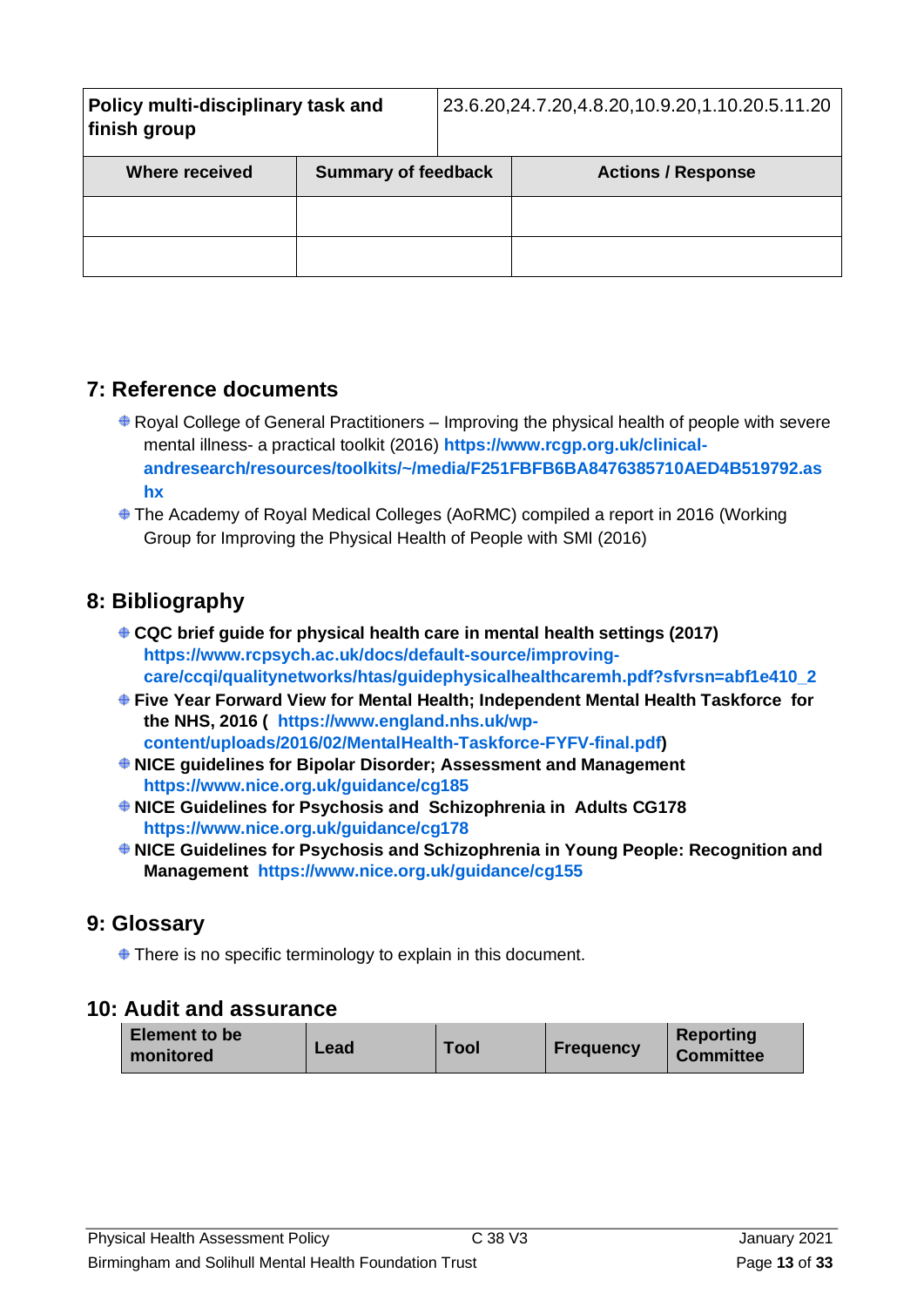| Quarterly report of<br>completion of two<br>physical health Rio<br>forms (Systemic<br><b>Enquiry and Physical</b><br>Health Assessment) | Physical<br>health<br>committee | Rio report                                                                | Quarterly   | Physical health<br>committee |
|-----------------------------------------------------------------------------------------------------------------------------------------|---------------------------------|---------------------------------------------------------------------------|-------------|------------------------------|
| Quarterly report of<br>how quickly physical<br>observations are<br>entered after<br>admission                                           | Physical<br>health<br>committee | Report from<br>Digital<br>Wards<br>Inpatient<br>Portal;<br><b>Matrons</b> | Bi-annually | Physical health<br>committee |
|                                                                                                                                         |                                 | reports                                                                   |             |                              |
| Quarterly report of<br>completion of<br>discharge summaries<br>for inpatients                                                           | Physical<br>health<br>committee | Rio report                                                                | Quarterly   | Physical health<br>committee |
| Monthly report of<br>cardio-metabolic<br>indicators                                                                                     | Physical<br>health<br>committee | Report from<br>Information<br>team                                        | Monthly     | Physical health<br>committee |

### **11. Appendices**

Additional material that is necessary to the delivery of the policy or procedure, e.g., flowcharts

- **Appendix 1 Equality Analysis Screening Form**
- **Appendix 2 Admission Guidance (Physical health section only)**
- **Appendix 3 Pathology process**
- **Appendix 4 Recommended physical health monitoring**
- **Appendix 5 NICE guidance that is applicable to BSMHFT**
- **Appendix 6 AHP referral – quick guide**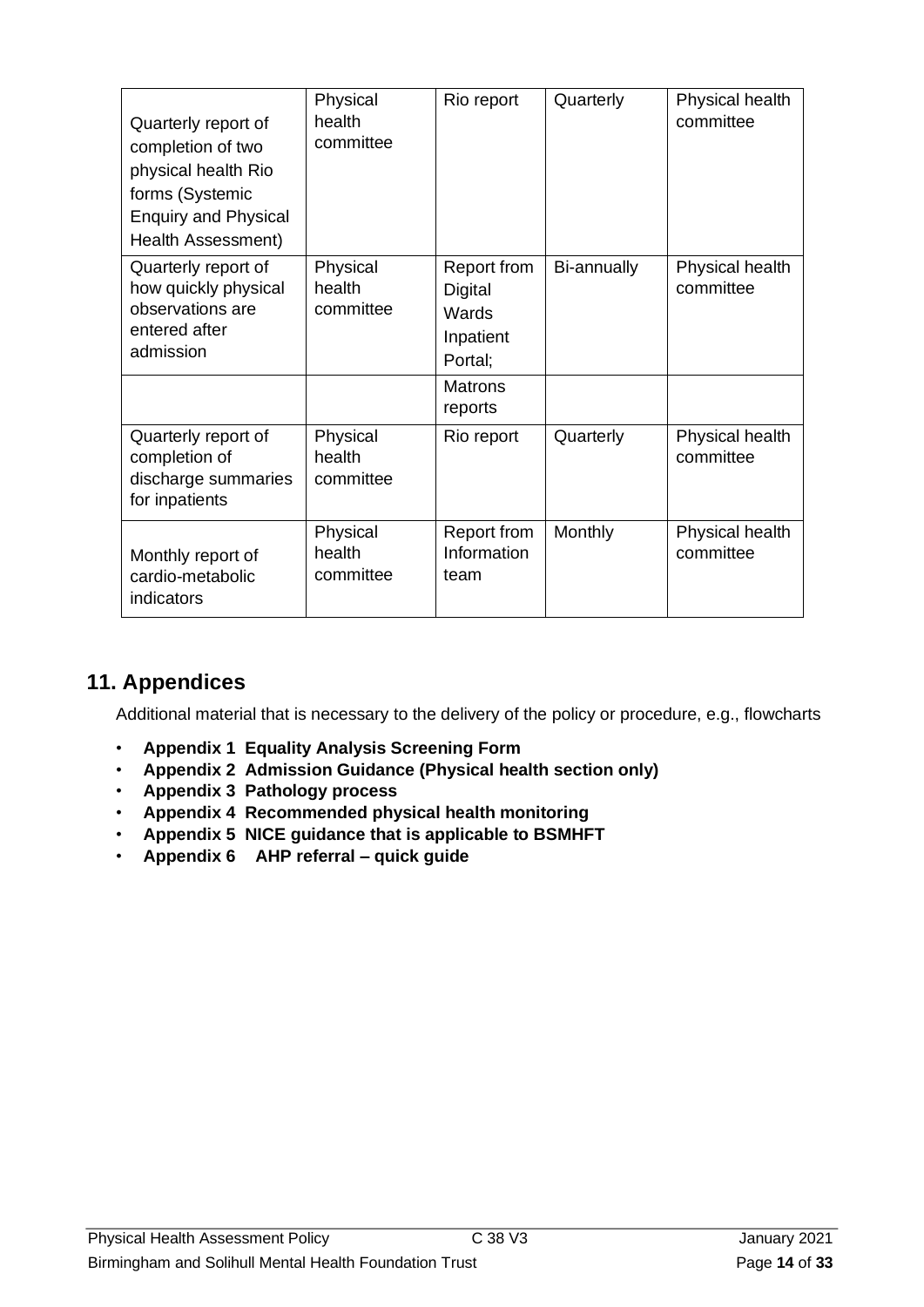### **Appendix 1 Equality Analysis Screening Form**

A word version of this document can be found on the HR support pages on Connect <http://connect/corporate/humanresources/managementsupport/Pages/default.aspx>

| <b>Title of Proposal</b>                                                                                                                                                                                                                                                                                                                                                  | Physical health assessment    |                     |                                |  |  |  |  |
|---------------------------------------------------------------------------------------------------------------------------------------------------------------------------------------------------------------------------------------------------------------------------------------------------------------------------------------------------------------------------|-------------------------------|---------------------|--------------------------------|--|--|--|--|
| <b>Person Completing this proposal</b>                                                                                                                                                                                                                                                                                                                                    | <b>XXXX</b>                   | Role or title       | Lead Nurse for Physical Health |  |  |  |  |
| <b>Division</b>                                                                                                                                                                                                                                                                                                                                                           | Corporate                     | <b>Service Area</b> | Corporate                      |  |  |  |  |
| <b>Date Started</b>                                                                                                                                                                                                                                                                                                                                                       | 9 <sup>th</sup> November 2020 | Date completed      | 7 <sup>th</sup> December 2020. |  |  |  |  |
| Main purpose and aims of the proposal and how it fits in with the wider strategic aims and objectives of the organisation.                                                                                                                                                                                                                                                |                               |                     |                                |  |  |  |  |
| To enable all staff to have a clear understanding of physical health assessment and management processes for service users within BSMHFT, in<br>order to minimise patient harm in relation to physical ill-health. Physical health care for service users within BSMHFT are key quality goals of the<br><b>BSMHFT Quality Strategy</b>                                    |                               |                     |                                |  |  |  |  |
| Who will benefit from the proposal?                                                                                                                                                                                                                                                                                                                                       |                               |                     |                                |  |  |  |  |
| Service users – ensuring appropriate physical health assessments are completed, that appropriate results are reviewed at the point of need and<br>that other physical health needs during their care episode with BSMHFT are met, or that they are signposted to appropriate services.                                                                                    |                               |                     |                                |  |  |  |  |
| Impacts on different Personal Protected Characteristics - Helpful Questions:                                                                                                                                                                                                                                                                                              |                               |                     |                                |  |  |  |  |
| Does this proposal promote equality of opportunity?<br>Promote good community relations?<br>Promote positive attitudes towards disabled people?<br>Eliminate discrimination?<br>Consider more favourable treatment of disabled people?<br>Eliminate harassment? Eliminate<br>victimisation?<br>Promote involvement and consultation?<br>Protect and promote human rights? |                               |                     |                                |  |  |  |  |
| Please click in the relevant impact box or leave blank if you feel there is no particular impact.                                                                                                                                                                                                                                                                         |                               |                     |                                |  |  |  |  |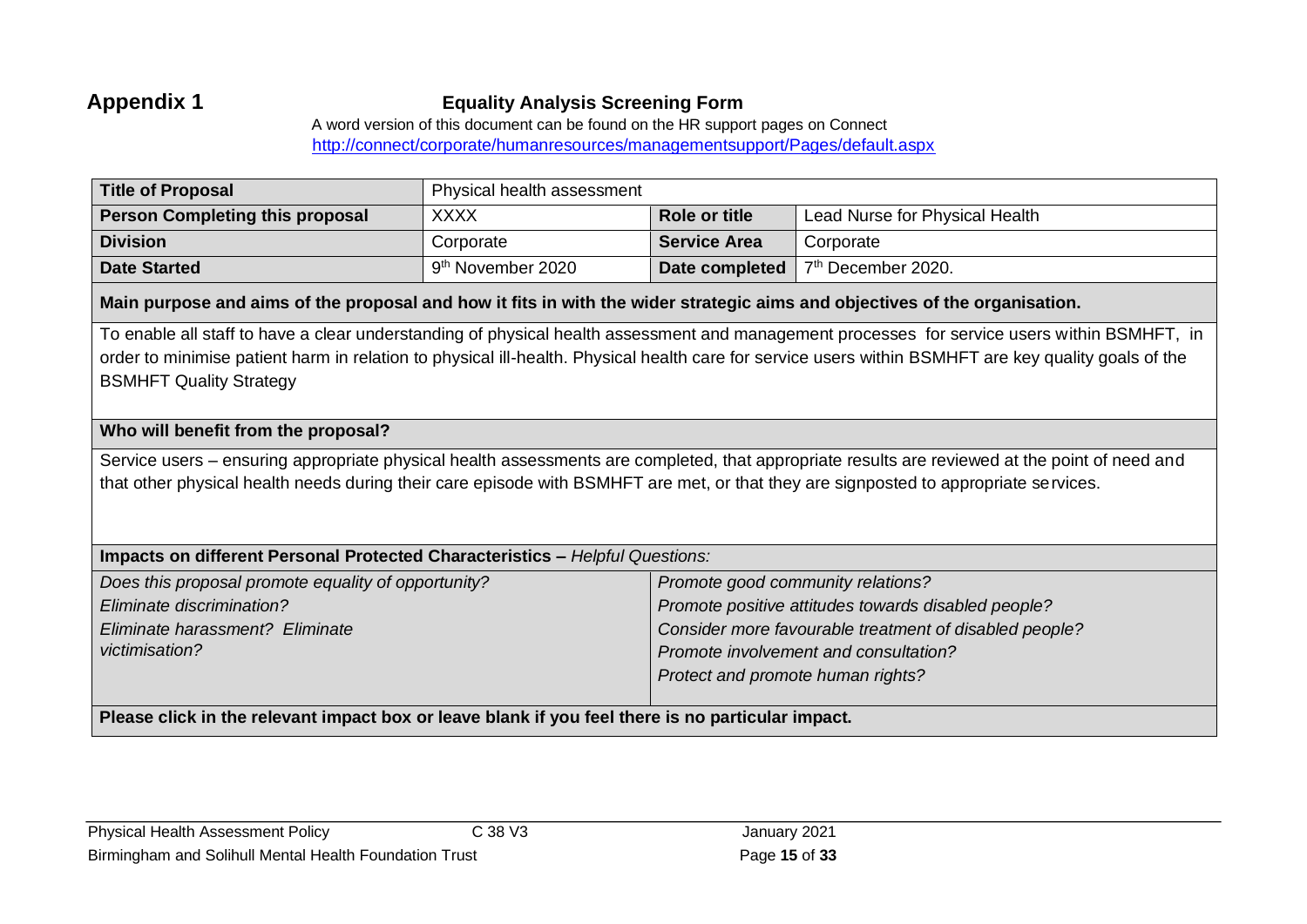| <b>Personal Protected</b><br><b>Characteristic</b>                                                                            | No/Minimum<br>Impact | <b>Negative</b><br>Impact | <b>Positive</b><br><b>Impact</b> | Please list details or evidence of why there might be a positive,<br>negative or no impact on protected characteristics.                                                                                                                                                                           |  |  |
|-------------------------------------------------------------------------------------------------------------------------------|----------------------|---------------------------|----------------------------------|----------------------------------------------------------------------------------------------------------------------------------------------------------------------------------------------------------------------------------------------------------------------------------------------------|--|--|
|                                                                                                                               |                      |                           |                                  |                                                                                                                                                                                                                                                                                                    |  |  |
| Age                                                                                                                           |                      |                           | x                                | The policy applies to all service users without discrimination and<br>processes have been introduced where possible to allow diversity and<br>inclusion (for example, gender neutral questions within the physical health<br>assessment form, and questions specific to children and young people) |  |  |
| Including children and people over 65                                                                                         |                      |                           |                                  |                                                                                                                                                                                                                                                                                                    |  |  |
| Is it easy for someone of any age to find out about your service or access your proposal?                                     |                      |                           |                                  |                                                                                                                                                                                                                                                                                                    |  |  |
| Are you able to justify the legal or lawful reasons when your service excludes certain age groups?                            |                      |                           |                                  |                                                                                                                                                                                                                                                                                                    |  |  |
| <b>Disability</b>                                                                                                             |                      |                           | X                                | No service users are excluded from this policy                                                                                                                                                                                                                                                     |  |  |
| Including those with physical or sensory impairments, those with learning disabilities and those with mental health issues Do |                      |                           |                                  |                                                                                                                                                                                                                                                                                                    |  |  |
|                                                                                                                               |                      |                           |                                  | you currently monitor who has a disability so that you know how well your service is being used by people with a disability?                                                                                                                                                                       |  |  |
|                                                                                                                               |                      |                           |                                  | Are you making reasonable adjustment to meet the needs of the staff, service users, carers and families?                                                                                                                                                                                           |  |  |
| Gender                                                                                                                        |                      |                           | X                                | No service users are excluded from this policy                                                                                                                                                                                                                                                     |  |  |
|                                                                                                                               |                      |                           |                                  | This can include male and female or someone who has completed the gender reassignment process from one sex to another Do                                                                                                                                                                           |  |  |
| you have flexible working arrangements for either sex?                                                                        |                      |                           |                                  |                                                                                                                                                                                                                                                                                                    |  |  |
| Is it easier for either men or women to access your proposal?                                                                 |                      |                           |                                  |                                                                                                                                                                                                                                                                                                    |  |  |
| <b>Marriage or Civil</b><br><b>Partnerships</b>                                                                               | X                    |                           |                                  | No service users are excluded from this policy                                                                                                                                                                                                                                                     |  |  |
|                                                                                                                               |                      |                           |                                  | People who are in a Civil Partnerships must be treated equally to married couples on a wide range of legal matters                                                                                                                                                                                 |  |  |
|                                                                                                                               |                      |                           |                                  | Are the documents and information provided for your service reflecting the appropriate terminology for marriage and civil partnerships?                                                                                                                                                            |  |  |
| <b>Pregnancy or Maternity</b>                                                                                                 |                      |                           | X                                | No service users are excluded from this policy                                                                                                                                                                                                                                                     |  |  |
| This includes women having a baby and women just after they have had a baby                                                   |                      |                           |                                  |                                                                                                                                                                                                                                                                                                    |  |  |
| Does your service accommodate the needs of expectant and post-natal mothers both as staff and service users?                  |                      |                           |                                  |                                                                                                                                                                                                                                                                                                    |  |  |
|                                                                                                                               |                      |                           |                                  | Can your service treat staff and patients with dignity and respect relation in to pregnancy and maternity?                                                                                                                                                                                         |  |  |
| <b>Race or Ethnicity</b>                                                                                                      | X                    |                           |                                  | No service users are excluded from this policy                                                                                                                                                                                                                                                     |  |  |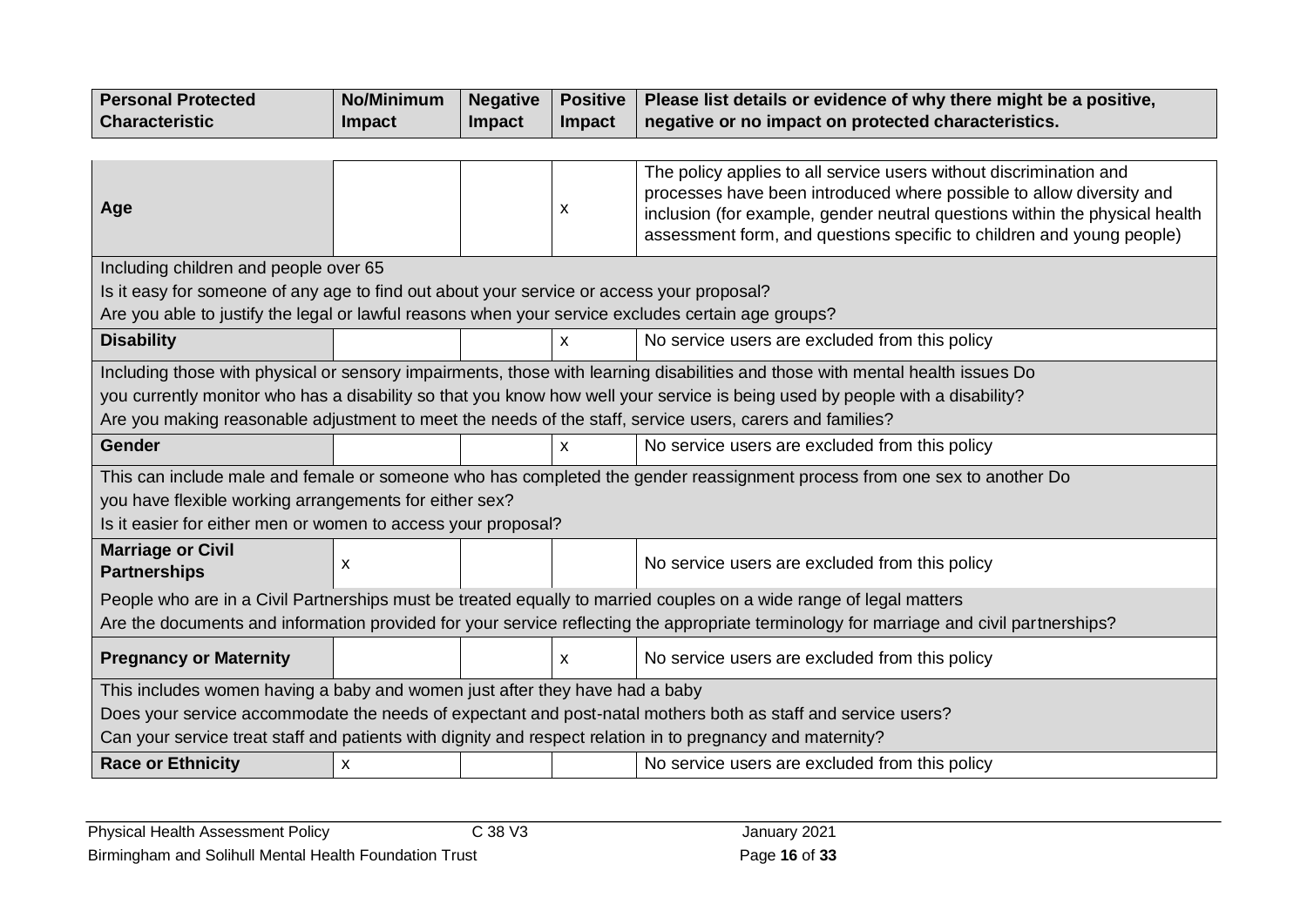| Including Gypsy or Roma people, Irish people, those of mixed heritage, asylum seekers and refugees What                                                                                                                                                    |                    |  |                      |  |                                                |                  |  |
|------------------------------------------------------------------------------------------------------------------------------------------------------------------------------------------------------------------------------------------------------------|--------------------|--|----------------------|--|------------------------------------------------|------------------|--|
| training does staff have to respond to the cultural needs of different ethnic groups?                                                                                                                                                                      |                    |  |                      |  |                                                |                  |  |
| What arrangements are in place to communicate with people who do not have English as a first language?                                                                                                                                                     |                    |  |                      |  |                                                |                  |  |
| <b>Religion or Belief</b>                                                                                                                                                                                                                                  | X                  |  |                      |  | No service users are excluded from this policy |                  |  |
|                                                                                                                                                                                                                                                            |                    |  |                      |  |                                                |                  |  |
| Including humanists and non-believers                                                                                                                                                                                                                      |                    |  |                      |  |                                                |                  |  |
| Is there easy access to a prayer or quiet room to your service delivery area?                                                                                                                                                                              |                    |  |                      |  |                                                |                  |  |
| When organising events - Do you take necessary steps to make sure that spiritual requirements are met?                                                                                                                                                     |                    |  |                      |  |                                                |                  |  |
| <b>Sexual Orientation</b><br>No service users are excluded from this policy<br>X                                                                                                                                                                           |                    |  |                      |  |                                                |                  |  |
| Including gay men, lesbians, and bisexual people                                                                                                                                                                                                           |                    |  |                      |  |                                                |                  |  |
| Does your service use visual images that could be people from any background or are the images mainly heterosexual couples?                                                                                                                                |                    |  |                      |  |                                                |                  |  |
| Does staff in your workplace feel comfortable about being 'out' or would office culture make them feel this might not be a good idea?                                                                                                                      |                    |  |                      |  |                                                |                  |  |
| <b>Transgender or Gender</b><br>Reassignment                                                                                                                                                                                                               |                    |  | X                    |  | No service users are excluded from this policy |                  |  |
| This will include people who are in the process of or in a care pathway changing from one gender to another<br>Have you considered the possible needs of transgender staff and service users in the development of your proposal or service?               |                    |  |                      |  |                                                |                  |  |
| <b>Human Rights</b>                                                                                                                                                                                                                                        | $\mathsf{x}$       |  |                      |  | No service users are excluded from this policy |                  |  |
| Affecting someone's right to Life, Dignity and Respect?                                                                                                                                                                                                    |                    |  |                      |  |                                                |                  |  |
| Caring for other people or protecting them from danger?                                                                                                                                                                                                    |                    |  |                      |  |                                                |                  |  |
| The detention of an individual inadvertently or placing someone in a humiliating situation or position?                                                                                                                                                    |                    |  |                      |  |                                                |                  |  |
| If a negative or disproportionate impact has been identified in any of the key areas would this difference be illegal / unlawful? I.e. Would<br>it be discriminatory under anti-discrimination legislation. (The Equality Act 2010, Human Rights Act 1998) |                    |  |                      |  |                                                |                  |  |
|                                                                                                                                                                                                                                                            | <b>Yes</b>         |  | No X                 |  |                                                |                  |  |
|                                                                                                                                                                                                                                                            | <b>High Impact</b> |  | <b>Medium Impact</b> |  | <b>Low Impact</b>                              | <b>No Impact</b> |  |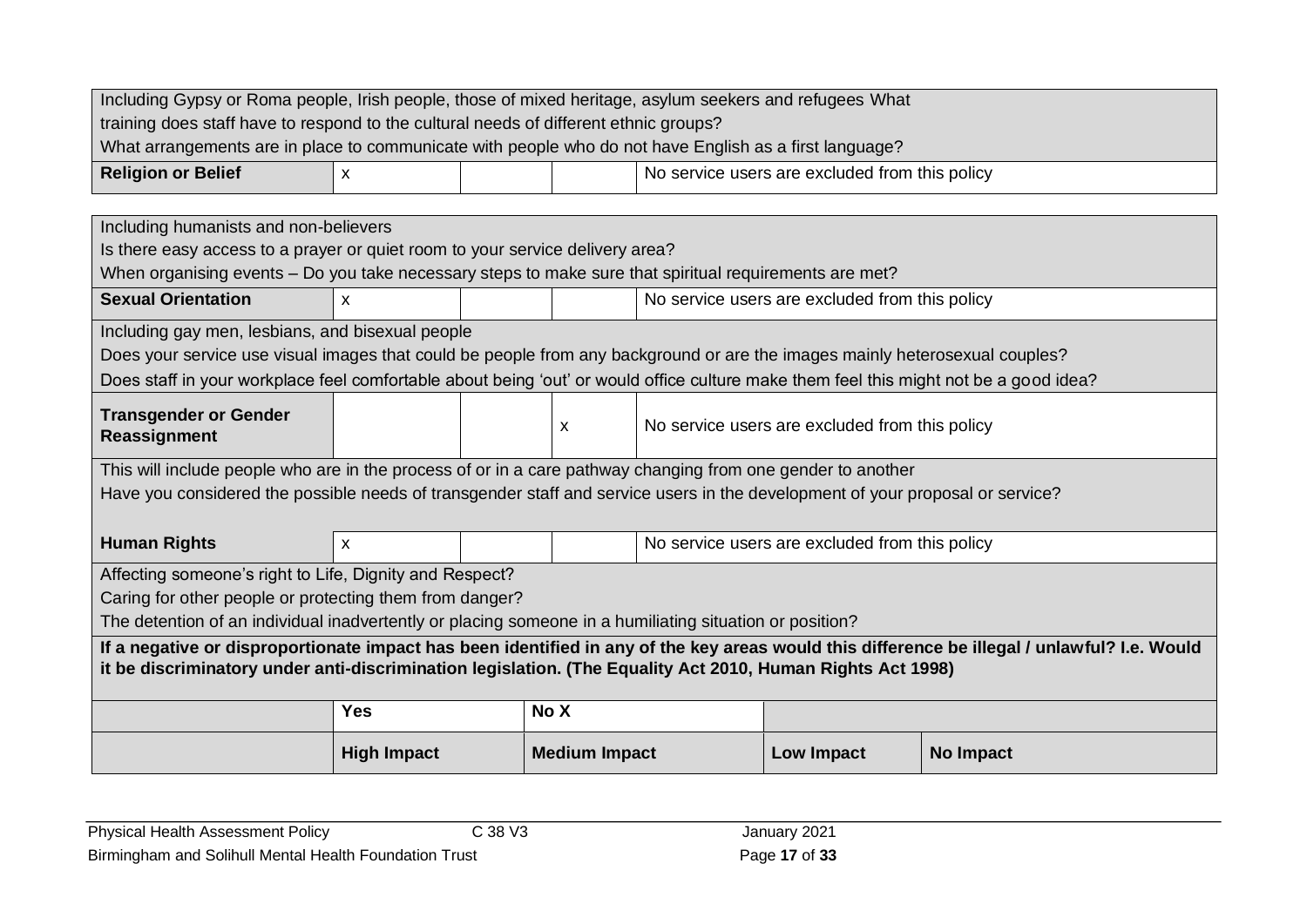| What do you consider the<br>level of negative impact to<br>be?                                                                                                                                                                                    |                                                                                                                             |                                                                                                      |  | X                                                                                                                                                   |  |  |  |  |
|---------------------------------------------------------------------------------------------------------------------------------------------------------------------------------------------------------------------------------------------------|-----------------------------------------------------------------------------------------------------------------------------|------------------------------------------------------------------------------------------------------|--|-----------------------------------------------------------------------------------------------------------------------------------------------------|--|--|--|--|
|                                                                                                                                                                                                                                                   |                                                                                                                             |                                                                                                      |  | If the impact could be discriminatory in law, please contact the Equality and Diversity Lead immediately to determine the next course of action. If |  |  |  |  |
| the negative impact is high a Full Equality Analysis will be required.                                                                                                                                                                            |                                                                                                                             |                                                                                                      |  |                                                                                                                                                     |  |  |  |  |
| If you are unsure how to answer the above questions, or if you have assessed the impact as medium, please seek further guidance from the<br>Equality and Diversity Lead before proceeding.                                                        |                                                                                                                             |                                                                                                      |  |                                                                                                                                                     |  |  |  |  |
| If the proposal does not have a negative impact or the impact is considered low, reasonable, or justifiable, then please complete the rest of the<br>form below with any required redial actions, and forward to the Equality and Diversity Lead. |                                                                                                                             |                                                                                                      |  |                                                                                                                                                     |  |  |  |  |
| <b>Action Planning:</b>                                                                                                                                                                                                                           |                                                                                                                             |                                                                                                      |  |                                                                                                                                                     |  |  |  |  |
|                                                                                                                                                                                                                                                   |                                                                                                                             | How could you minimise or remove any negative impact identified even if this is of low significance? |  |                                                                                                                                                     |  |  |  |  |
| <b>NA</b>                                                                                                                                                                                                                                         |                                                                                                                             |                                                                                                      |  |                                                                                                                                                     |  |  |  |  |
| How will any impact or planned actions be monitored and reviewed?                                                                                                                                                                                 |                                                                                                                             |                                                                                                      |  |                                                                                                                                                     |  |  |  |  |
| <b>NA</b>                                                                                                                                                                                                                                         |                                                                                                                             |                                                                                                      |  |                                                                                                                                                     |  |  |  |  |
| How will you promote equal opportunity and advance equality by sharing good practice to have a positive impact other people as a result of their<br>personal protected characteristic.                                                            |                                                                                                                             |                                                                                                      |  |                                                                                                                                                     |  |  |  |  |
|                                                                                                                                                                                                                                                   |                                                                                                                             |                                                                                                      |  |                                                                                                                                                     |  |  |  |  |
|                                                                                                                                                                                                                                                   | Please save and keep one copy and then send a copy with a copy of the proposal to the Senior Equality and Diversity Lead at |                                                                                                      |  |                                                                                                                                                     |  |  |  |  |
| bsmhft.hr@nhs.net. The results will then be published on the Trust's website. Please ensure that any resulting actions are incorporated into<br>Divisional or Service planning and monitored on a regular basis.                                  |                                                                                                                             |                                                                                                      |  |                                                                                                                                                     |  |  |  |  |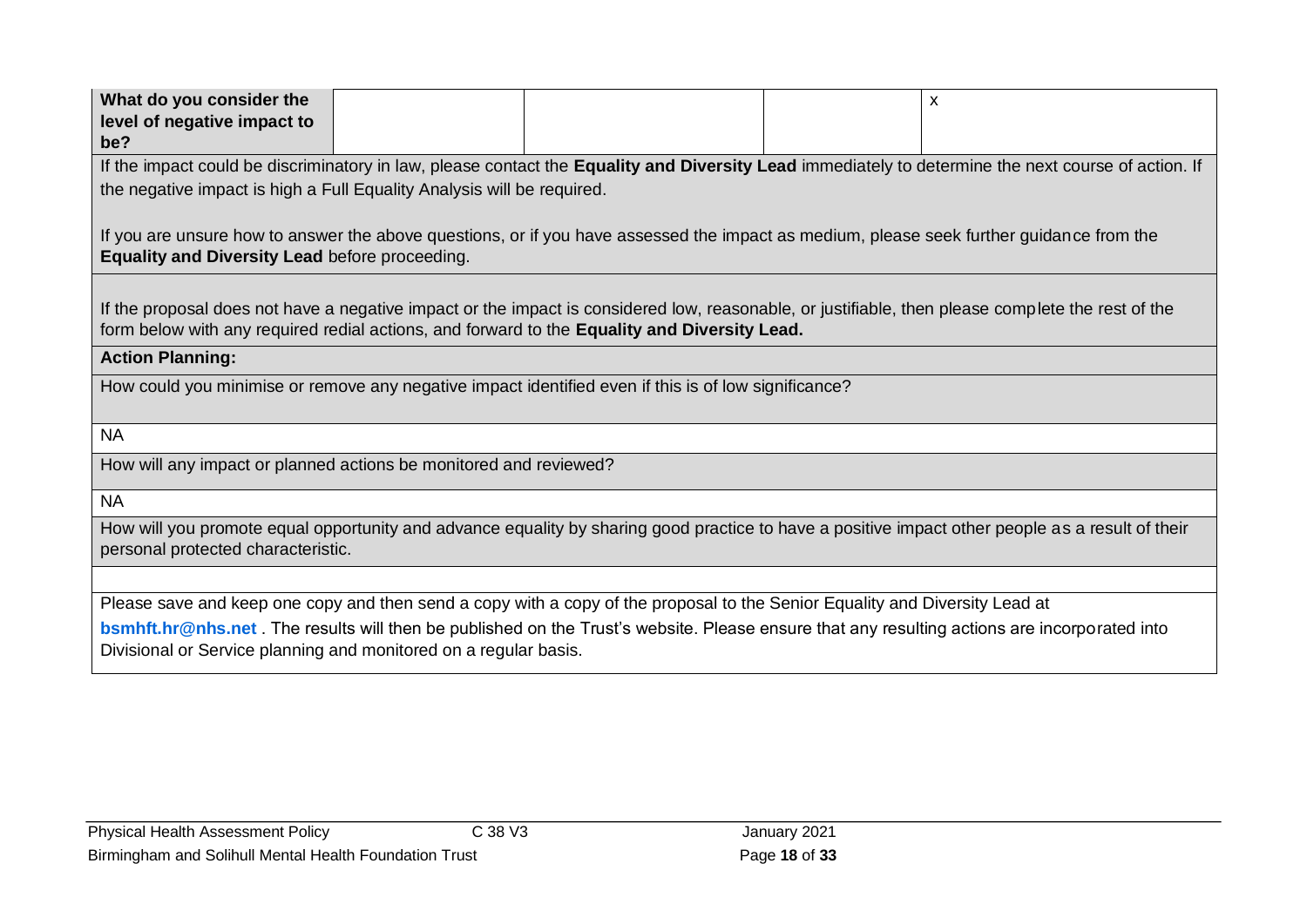Please save and keep one copy and then send a copy with a copy of the proposal to the Senior Equality and Diversity Lead at **bsmhft.hr@nhs.net** . The results will then be published on the Trust's website. Please ensure that any resulting actions are incorporated into Divisional or Service planning and monitored on a regular basis.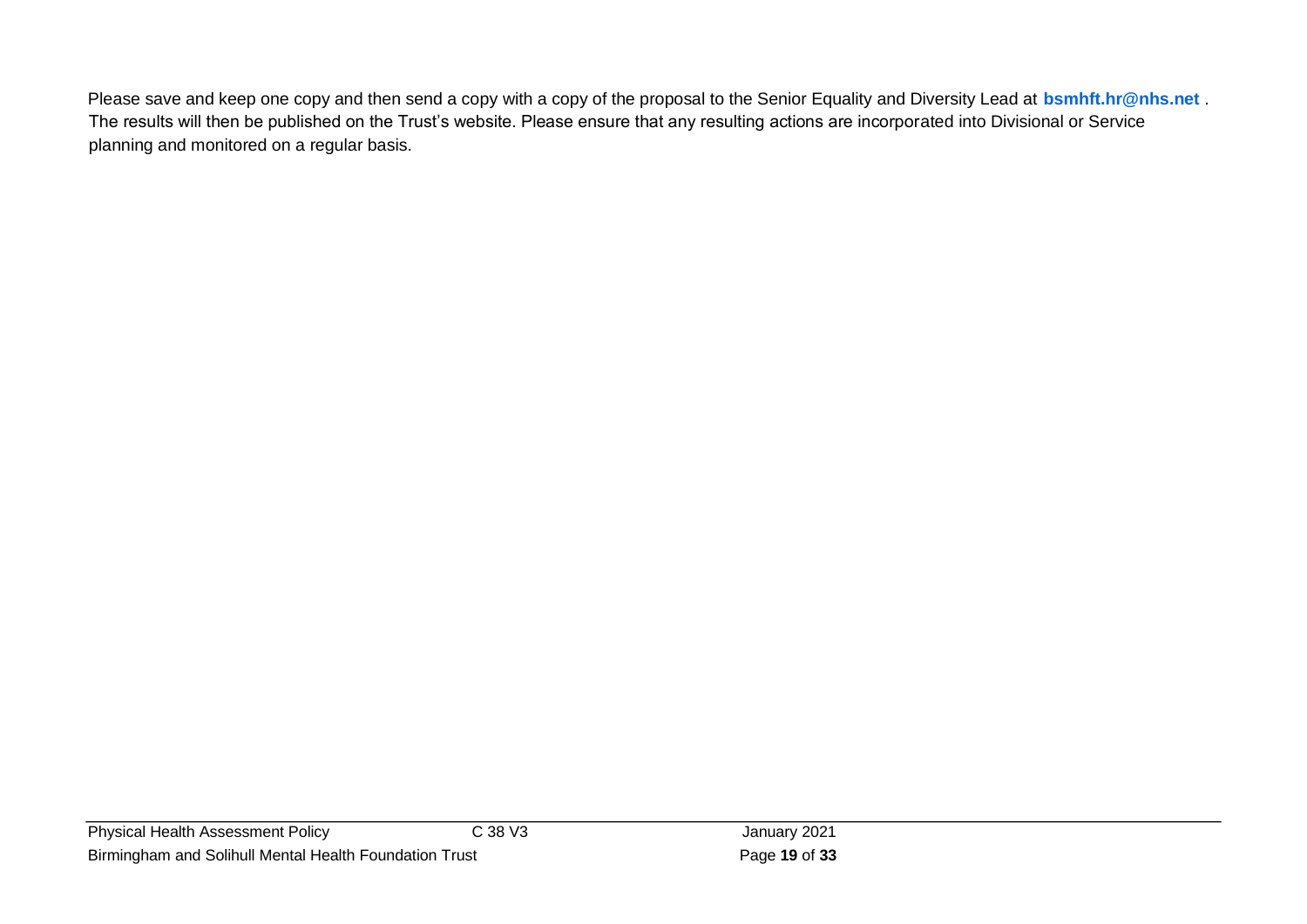## **Appendix 2 Admission Guidance (physical health section only)**

| <b>Prior to admission</b>                                                                                                                                                                                                                                                                                                                                                                                                                                                           | <b>Timescale</b>   | Who by                                                        | <b>Where to</b><br>document                                                                                     |
|-------------------------------------------------------------------------------------------------------------------------------------------------------------------------------------------------------------------------------------------------------------------------------------------------------------------------------------------------------------------------------------------------------------------------------------------------------------------------------------|--------------------|---------------------------------------------------------------|-----------------------------------------------------------------------------------------------------------------|
| Medic or duty doctor advised of admission and<br>timeframes                                                                                                                                                                                                                                                                                                                                                                                                                         | Pre<br>admission   | Admitting nurse                                               | <b>NA</b>                                                                                                       |
| Ensure risk assessment and assessment<br>summary are updated from admitting team                                                                                                                                                                                                                                                                                                                                                                                                    | Pre<br>admission   |                                                               | <b>NA</b>                                                                                                       |
| If being transferred from general acute hospital<br>complete infection control screening/ put plans<br>in place for any infection control issues                                                                                                                                                                                                                                                                                                                                    | Pre<br>admission   |                                                               | <b>NA</b>                                                                                                       |
|                                                                                                                                                                                                                                                                                                                                                                                                                                                                                     | On arrival to ward |                                                               |                                                                                                                 |
| Receive handover from admitting team                                                                                                                                                                                                                                                                                                                                                                                                                                                | Immediately        |                                                               | <b>NA</b>                                                                                                       |
| Ascertain if patient is a smoker, give Trust<br>leaflet and verbally explain Smoke-free policy.<br>Consider smoking cessation prescription and<br><b>NRT</b> supplies                                                                                                                                                                                                                                                                                                               | Immediately        | Admitting nurse/<br>doctor (to<br>include NRT<br>prescription | Physical health<br>form                                                                                         |
| Joint admission assessment with doctor within 4 hours of admission                                                                                                                                                                                                                                                                                                                                                                                                                  |                    |                                                               |                                                                                                                 |
| Clerk in by ward medic/duty doctor and<br>collaborative reassessment of mental state,<br>risk management plan and therapeutic and<br>physical observation levels, involving service<br>user to obtain their views                                                                                                                                                                                                                                                                   | 4 hours            | Admitting nurse &<br>admitting doctor                         | Progress<br>notes                                                                                               |
| Baseline BP/Pulse/ Temperature/ oxygen sats/<br>Respirations/alertness NEWS - Digital ward<br>prescription                                                                                                                                                                                                                                                                                                                                                                          | 4 hours            | Admitting nurse &<br>admitting doctor                         | Physical<br>health<br>prescription<br>(inpatients)                                                              |
| COVID swab - all admissions<br>MRSA swabs (if admitted from another hospital<br>or nursing home/ residential or prison settings)                                                                                                                                                                                                                                                                                                                                                    | 4 hours            | Admitting nurse                                               | <b>IPC</b> screening                                                                                            |
| -Systemic enquiry and physical examination<br>-Physical health examination<br>-Review the ECG on record for last 3/6 months<br>(refer/complete ECG if none available)<br>-Review the Blood results for last 3/6 months<br>(refer/complete bloods if none available)<br>-Med reconciliation from service user/YCC/<br><b>MERIC</b><br>-Prescribe medication including prn meds on<br><b>EPMA</b><br>-Review allergies/ precautions i.e. BBV/risk to<br>self/others -pregnancy status | 4 hours            | Admitting doctor                                              | Systemic<br>enquiry form<br>Clinical<br>documents<br>Pathology<br>system<br><b>YCC</b><br><b>EPMA</b><br>Alerts |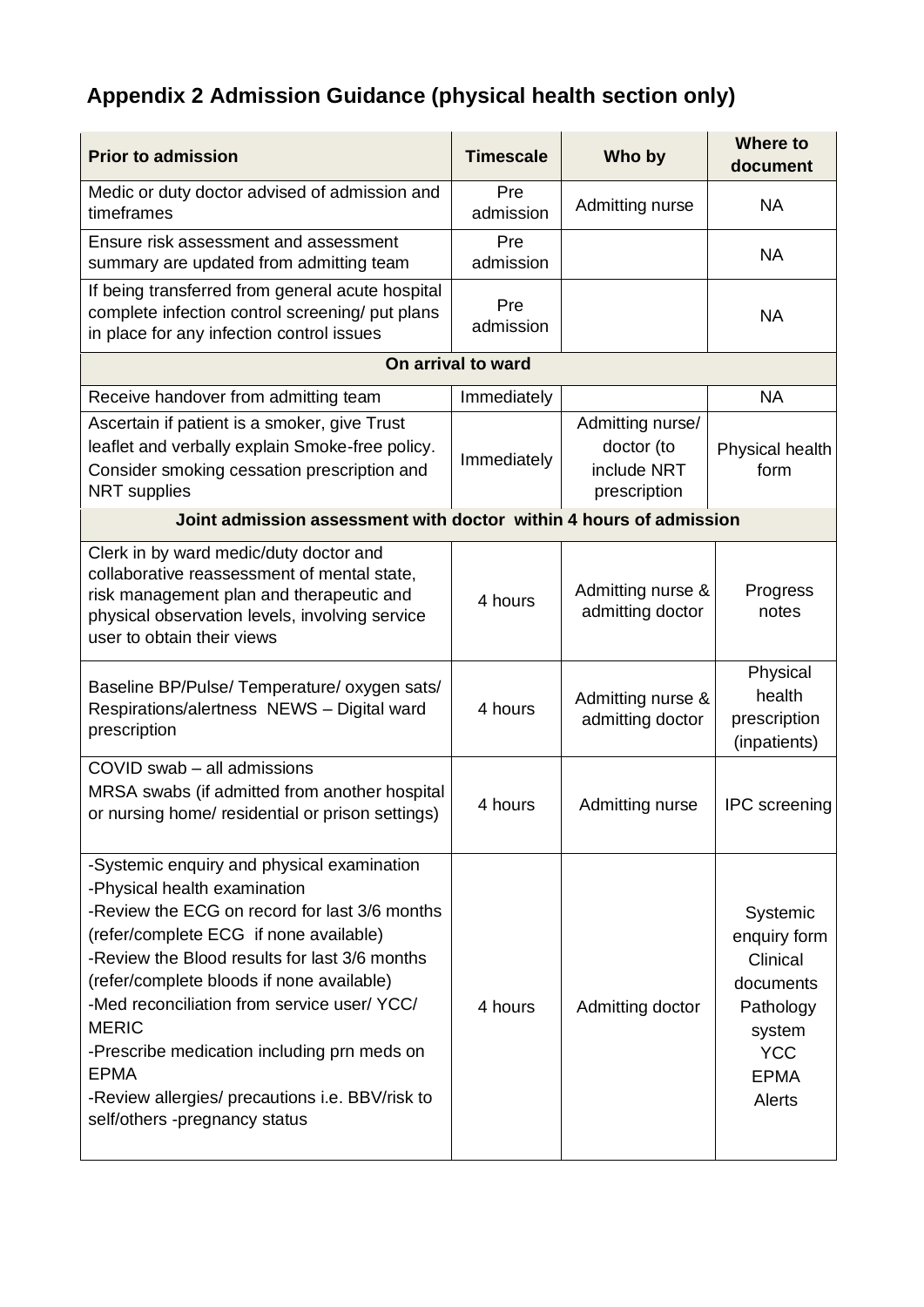| <b>Rio Activity</b>                                                                                                                                 | <b>Timescale</b>              | Who by                         |                                                         |
|-----------------------------------------------------------------------------------------------------------------------------------------------------|-------------------------------|--------------------------------|---------------------------------------------------------|
| Baseline physical observations and frequency<br>documented on Digital ward                                                                          | 4 hours                       | Admitting doctor<br>& nurse    | RiO & Digital<br>ward                                   |
| Complete 72 hour care plan                                                                                                                          | 4 hours                       | Admitting nurse                | Care plan                                               |
| Complete Falls Prevention Screen tool, (if ALL<br>over the age of 65 or under 65 but is<br>considered at risk)                                      | 6 hours                       | Admitting nurse                | <b>Falls</b><br>prevention<br>tool                      |
| Purpose T - Review risk of pressure ulcers<br>(consider prescription on digital ward)                                                               | 6 hours                       | Admitting nurse                | Purpose T<br>form (digital<br>ward)                     |
| Skin inspection and Body Map - (see<br>prescription on digital ward)                                                                                | 6 hours                       | Admitting nurse                | Body map<br>form &<br>aSSKINg<br>form (digital<br>ward) |
| Physical Activities readiness questionnaire<br>(PARQ)                                                                                               | 7 days                        | Named nurse                    | PARQ form                                               |
| Continence assessment                                                                                                                               | 7 days                        | Names nurse                    | Continence<br>form                                      |
| Complete physical assessment form<br>- Weight/Height/Urine test/ Pregnancy test<br>results                                                          | 12 hours                      | Admitting nurse                | Physical<br>health form                                 |
| Nutritional assessment tool (MUST) - consider<br>food and fluid prescription on digital portal                                                      | 72 hours                      | Named nurse                    | <b>MUST</b> form<br>(food & drink<br>digital ward)      |
| Dysphagia screening tool                                                                                                                            | 72 hours                      | Named nurse                    | Dysphagia<br>form                                       |
| Following assessments consider referral to<br>specialist support<br>Diabetes, dietician, ECG, health instructors,<br>SLT, TV nurse, physiotherapist | 72 hours                      | Admitting nurse                | Referral<br>management<br>section (RiO)                 |
| Follow up assessments and action plan                                                                                                               | Every MDT<br>or ward<br>round | <b>MDT</b>                     | informatics<br>tab                                      |
| Review the observations schedule on the<br>Digital ward                                                                                             | Every MDT<br>or ward<br>round | <b>MDT</b>                     | Digital ward<br>platform                                |
|                                                                                                                                                     | <b>Discharge</b>              |                                |                                                         |
| Medication /TTOs ordered and available                                                                                                              | Pre<br>discharge              | Doctor &<br>nurse in<br>charge | <b>EPMA</b>                                             |
| Community follow up Care Co/ HTT/ CERTS/<br>Care Home Liaison (include physical health<br>needs)                                                    | Pre<br>discharge              | Nurse in<br>Charge             |                                                         |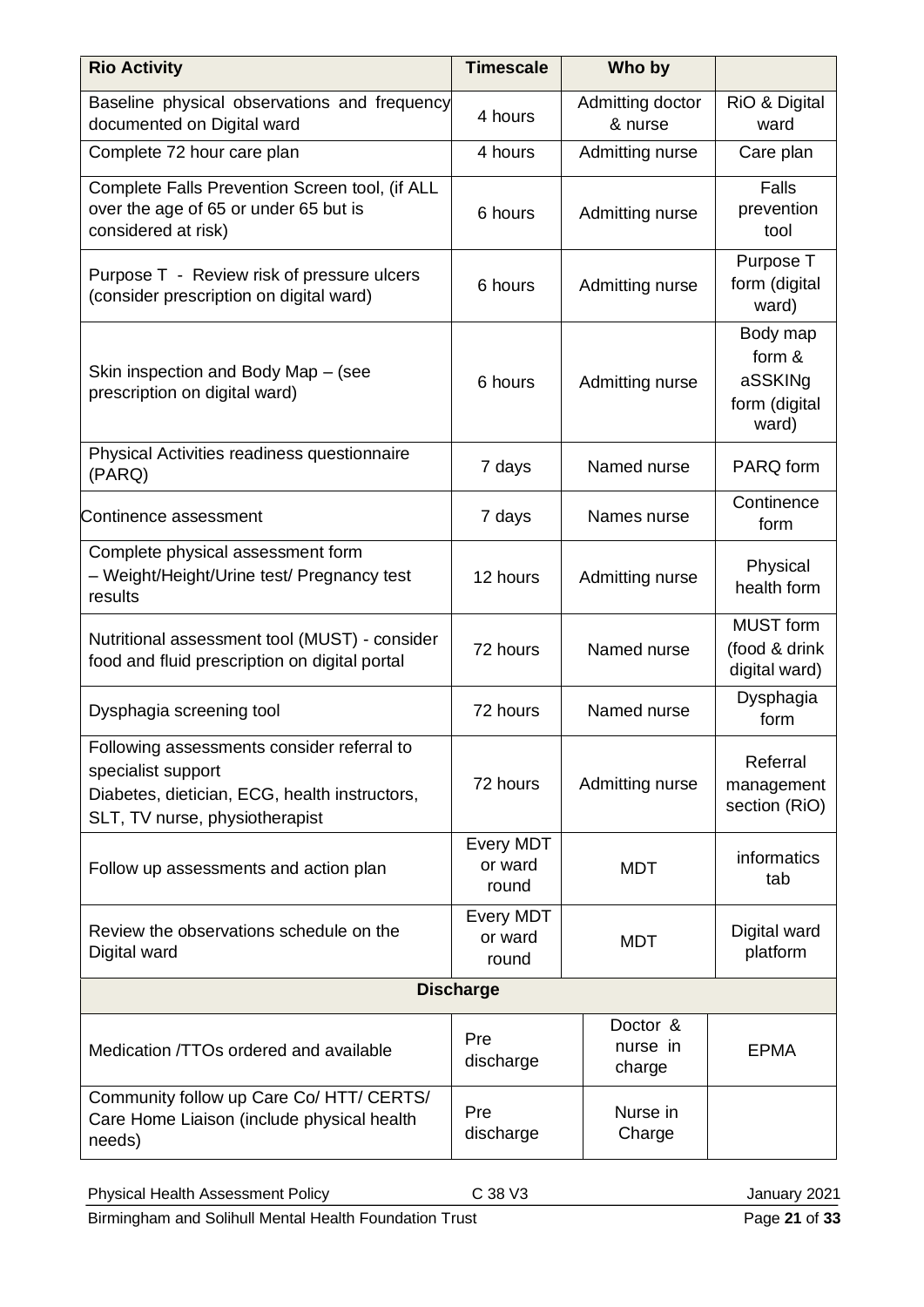Physical Health Assessment Policy C 38 V3 C 38 V3 Birmingham and Solihull Mental Health Foundation Trust Page **20** of **29**

| 3 day follow up explained / allocated                                                                               | Pre discharge                             | Nurse in<br>Charge                     |            |
|---------------------------------------------------------------------------------------------------------------------|-------------------------------------------|----------------------------------------|------------|
| Discuss any other clinical appointments with<br>service user                                                        | Pre discharge                             | Discharging<br>nurse                   | NA.        |
| Discharge paper work and eDischarge<br>paperwork completed                                                          | Pre discharge                             | Doctor                                 |            |
| Care plans given and information given re who<br>to contact in a crisis                                             | Pre discharge                             | Nurse in<br>Charge                     | Care plans |
| GP informed and district nurse/practice nurse<br>appointments made                                                  | Pre discharge                             | Discharging<br>Admin &<br><b>Nurse</b> |            |
| Communicate ongoing physical health needs<br>to mental health team taking over care (CMHT,<br>AOT, HTT, FIRST etc.) | On discharge                              | Discharging<br>doctor &<br>nurse       |            |
| Discharge letter to be sent via hybrid mail                                                                         | <b>Within 24</b><br>hours of<br>discharge | Discharging<br>doctor &<br>secretary   | Discharge  |
| Any specialist teams (dietitian, TV Nurse,<br>Diabetes Nurse) informed                                              | On discharge                              | Ward Admin                             |            |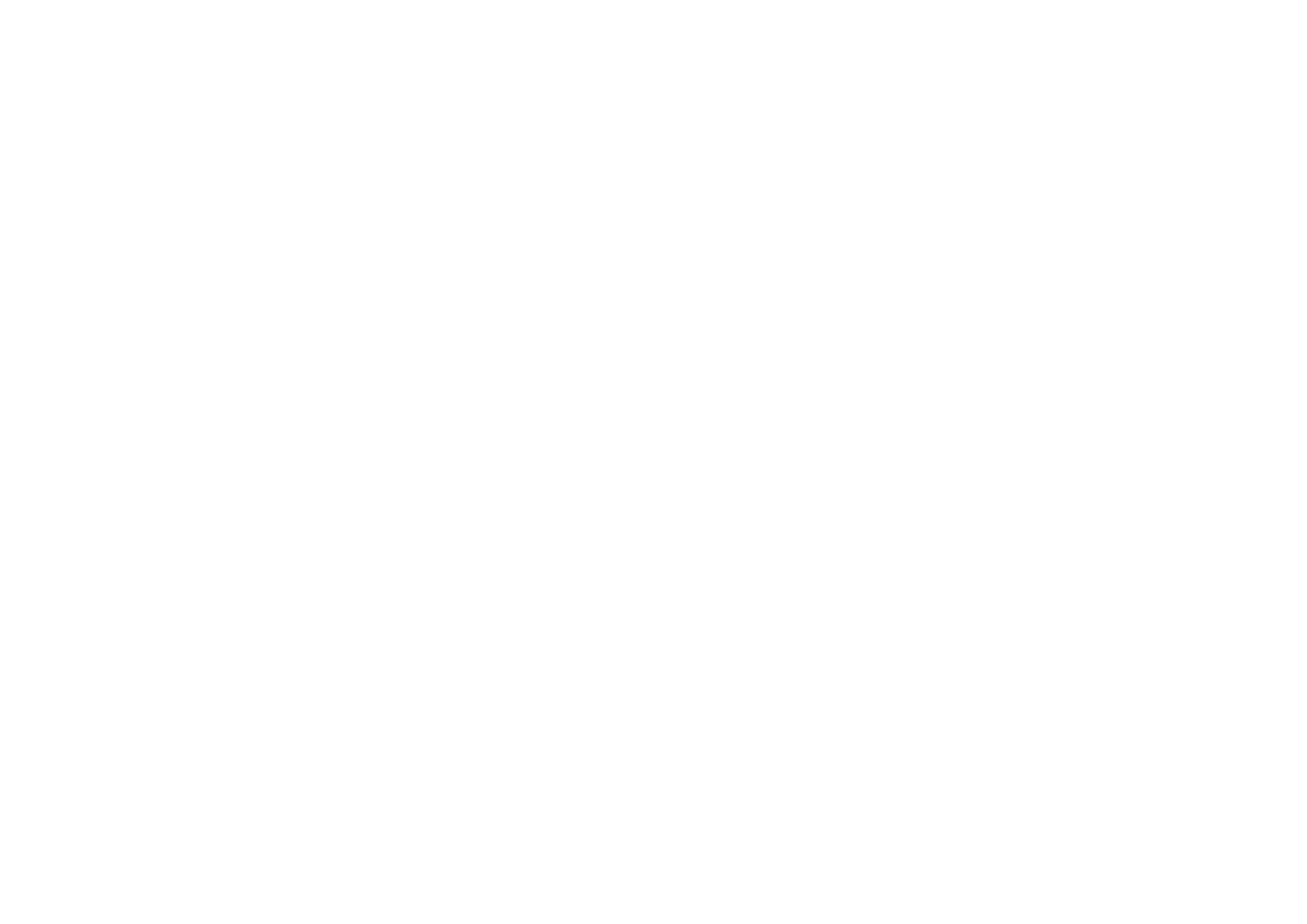#### **Appendix 3 – Pathology sampling process**

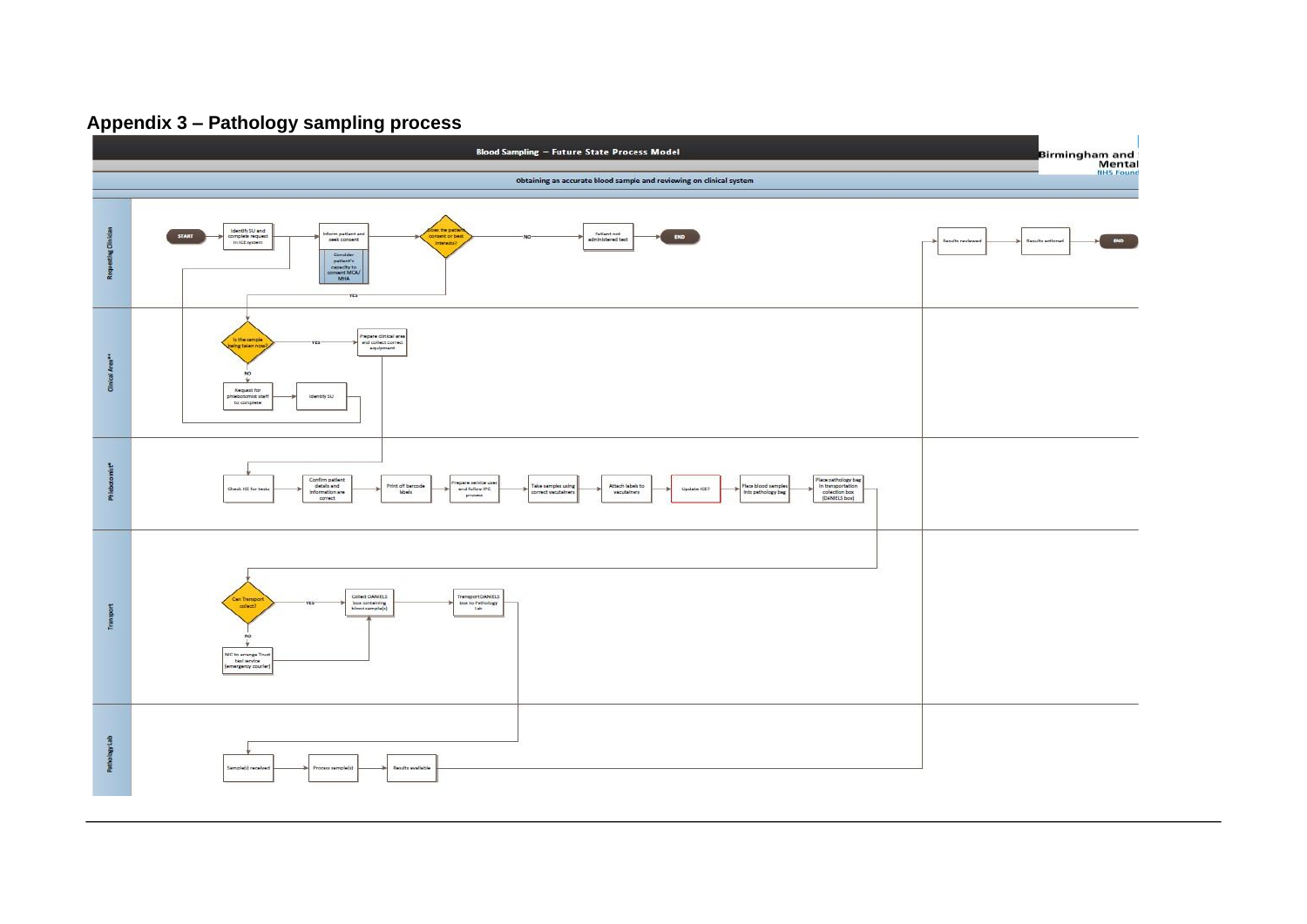Physical Health Assessment Policy C 38 V3 C 38 V3 Birmingham and Solihull Mental Health Foundation Trust Page **22** of **29**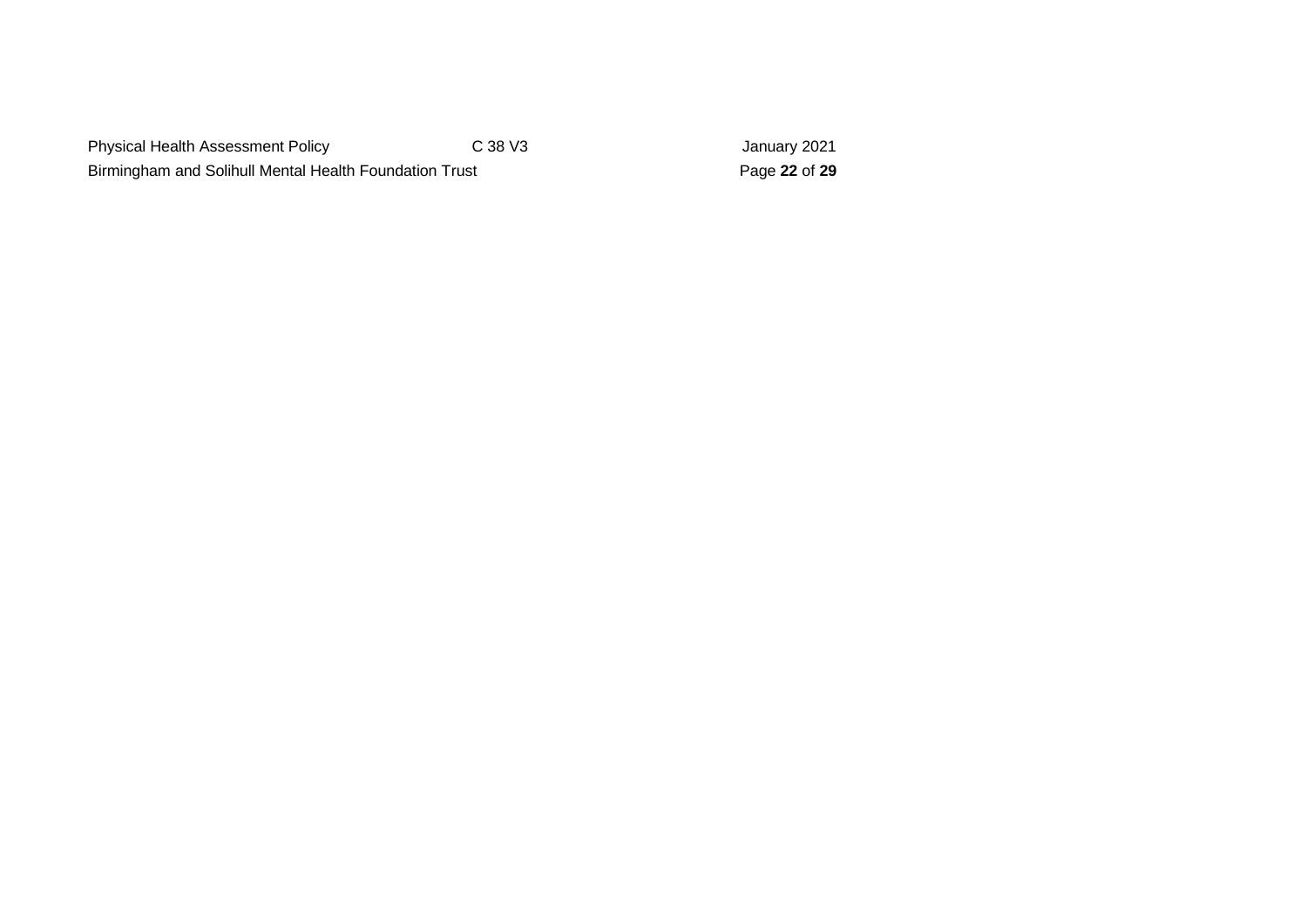### **Appendix 4**

#### **Monitoring guidelines**

| <b>Parameter</b>         | <b>Baseline</b> | <b>During</b><br>initiation | 2 months | 3 months | 6 months          | <b>Annually</b> |
|--------------------------|-----------------|-----------------------------|----------|----------|-------------------|-----------------|
| Weight                   |                 | $\mathbf{\hat{}}$           |          |          | $\mathbf{\hat{}}$ |                 |
| <b>BMI</b>               |                 |                             |          |          |                   |                 |
| <b>Blood</b>             |                 |                             |          |          |                   |                 |
| <b>Pressure</b>          |                 |                             |          |          |                   |                 |
| <b>ECG</b>               |                 |                             |          |          |                   |                 |
| <b>Smoking</b>           |                 |                             |          |          |                   |                 |
| <b>status</b>            |                 |                             |          |          |                   |                 |
| <b>Alcohol</b><br>status |                 |                             |          |          |                   |                 |

#### **Reference**

NICE Guidance Psychosis and schizophrenia in adults: prevention and management [CG 178] (2014)

#### **Recommended blood tests for a patient taking antipsychotic medication**

| <b>Monitoring stage</b>          | <b>Baseline</b>       | <b>During</b><br>initiation | 3 months                     | <b>Annually</b>             |
|----------------------------------|-----------------------|-----------------------------|------------------------------|-----------------------------|
| Monitoring setting               | <b>Secondary care</b> | <b>Secondary</b><br>care    | GP/<br>outpatients<br>clinic | GP/<br>outpatient<br>clinic |
| Who undertakes the<br>monitoring |                       |                             |                              |                             |
| Weight/BMI                       |                       |                             |                              |                             |
| Pulse                            |                       |                             |                              |                             |
| <b>Blood Pressure</b>            |                       |                             |                              |                             |
| Blood Glucose/<br>HbA1c          |                       |                             |                              |                             |
| <b>Blood lipids</b>              |                       |                             |                              |                             |
| U&Es                             |                       |                             |                              |                             |
| <b>Renal Function</b>            |                       |                             |                              |                             |
| Full Blood Count                 |                       |                             |                              |                             |
| Liver function Test              |                       |                             |                              |                             |
| Prolactin                        |                       |                             |                              |                             |
| <b>ECG</b>                       |                       |                             |                              |                             |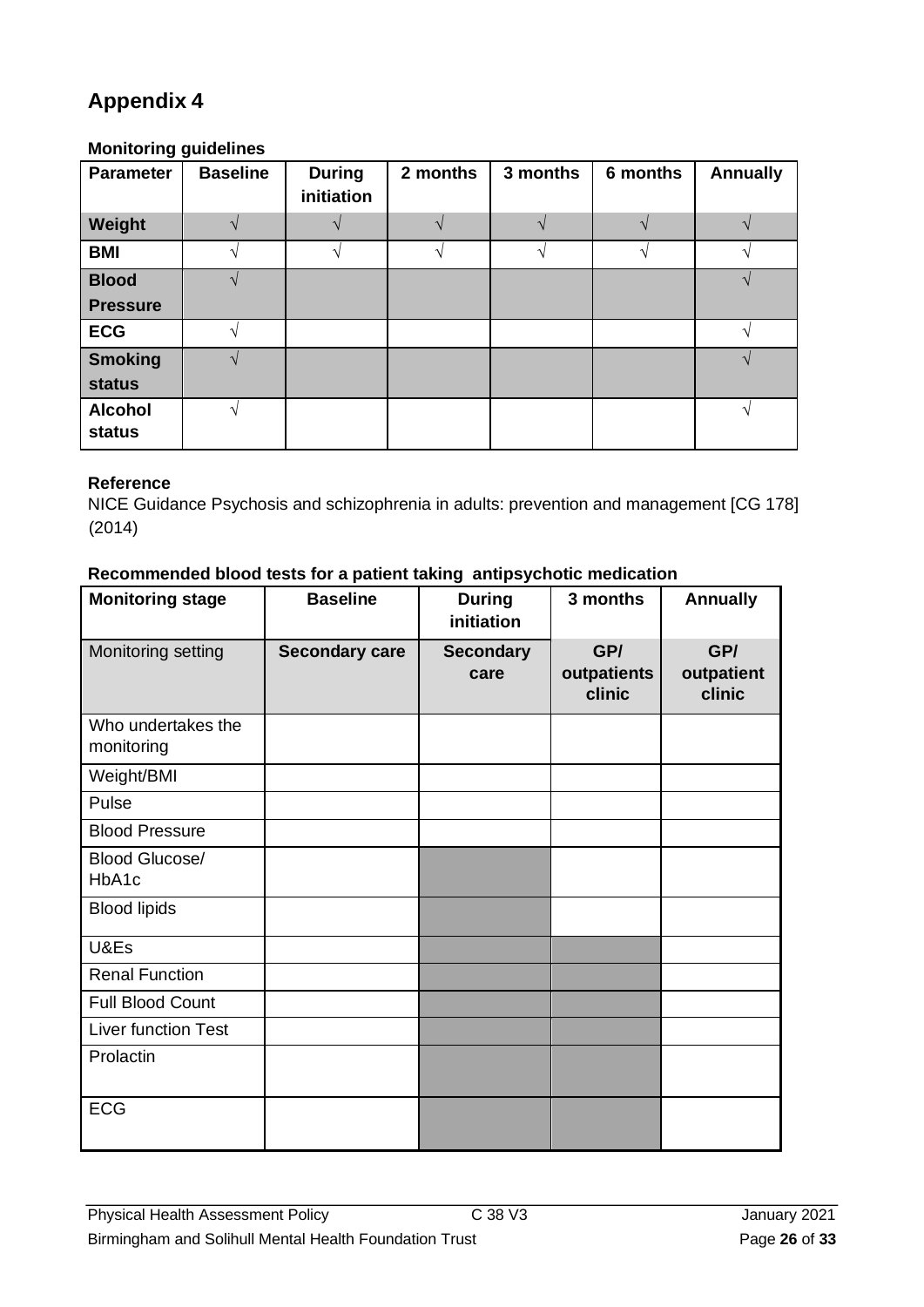#### **Reference**

**[http://connect/corporate/governance/Clinical](http://connect/corporate/governance/Clinical-governance/Trust%20Guidelines/Prescribing%20Guidance%20for%20the%20Treatment%20of%20Schizophrenia%20in%20Adults.pdf)[governance/Trust%20Guidelines/Prescribing%20Guidance%20for%20the%20Treatment%20](http://connect/corporate/governance/Clinical-governance/Trust%20Guidelines/Prescribing%20Guidance%20for%20the%20Treatment%20of%20Schizophrenia%20in%20Adults.pdf)  [of%20Schizophrenia%20in%20Adults.pdf](http://connect/corporate/governance/Clinical-governance/Trust%20Guidelines/Prescribing%20Guidance%20for%20the%20Treatment%20of%20Schizophrenia%20in%20Adults.pdf)**

### **Appendix 5**

### **NICE guidance that is applicable to BSMHFT**

<https://pathways.nice.org.uk/>

### **Top NICE clinical guidelines**

- Alcohol-use disorder
- Allergy (drug, food, anaphylaxis)
- Antimicrobials for bites and stings
- Cardiovascular disease prevention
- Chest Pain
- Constipation
- Diabetes
- Diabetes (type 2) prevention
- Drug misuse prevention
- Ear, nose and throat conditions
- Eczema
- Head injury
- Hypertension
- Kidney conditions
- Pressure Ulcers
- Preventing falls in older people
- Respiratory conditions (including Asthma and Chronic Obstructive Pulmonary disease)
- Sepsis
- Stroke
- Urinary tract infections
- Venous thromboembolism
- Vitamin D: supplement use in specific population groups

### **Appendix 6**

### **AHP referral – quick guide**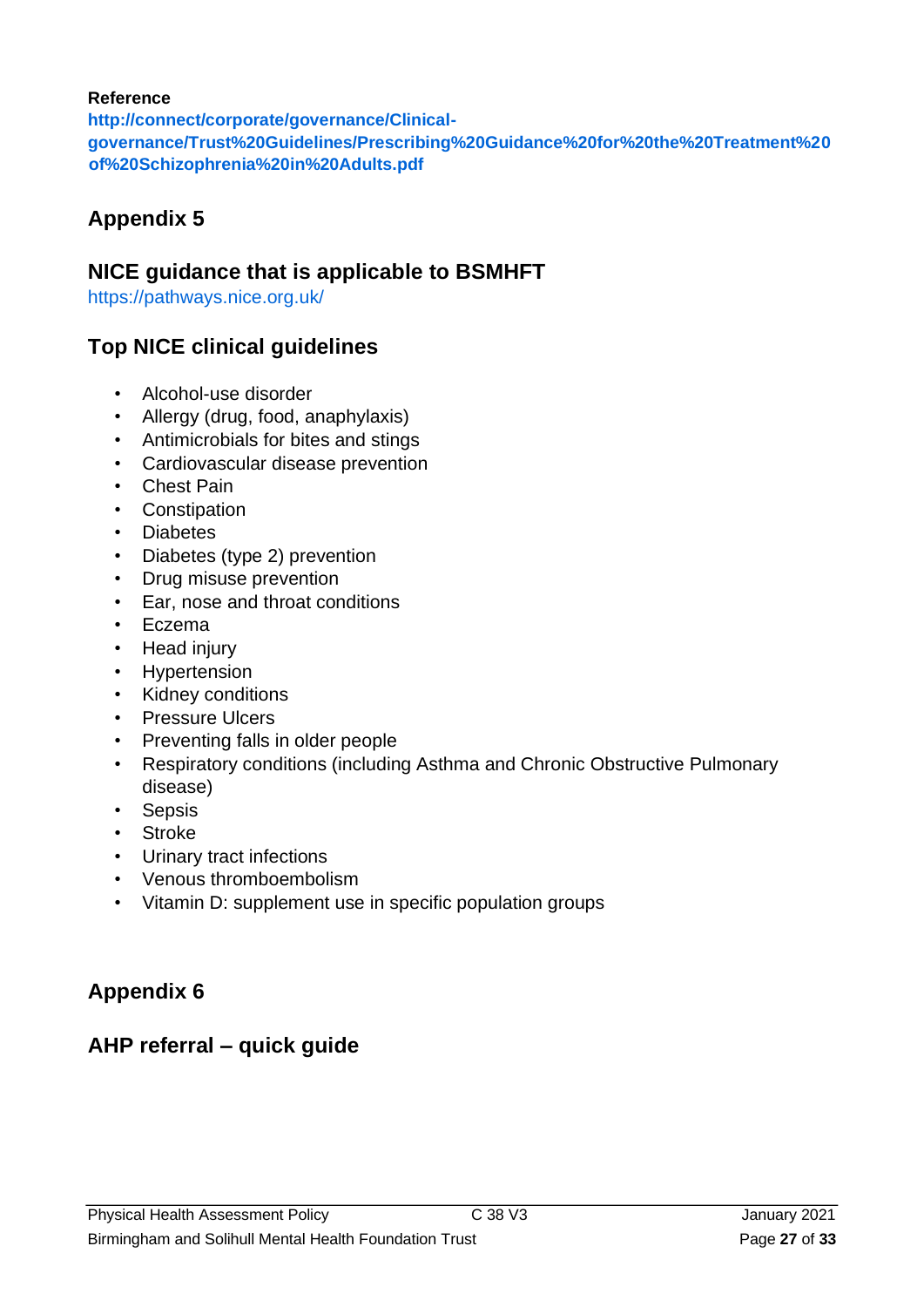

### **Appendix 7- protocols for physical health monitoring in HMP Birmingham**

System 1 physical health monitoring template: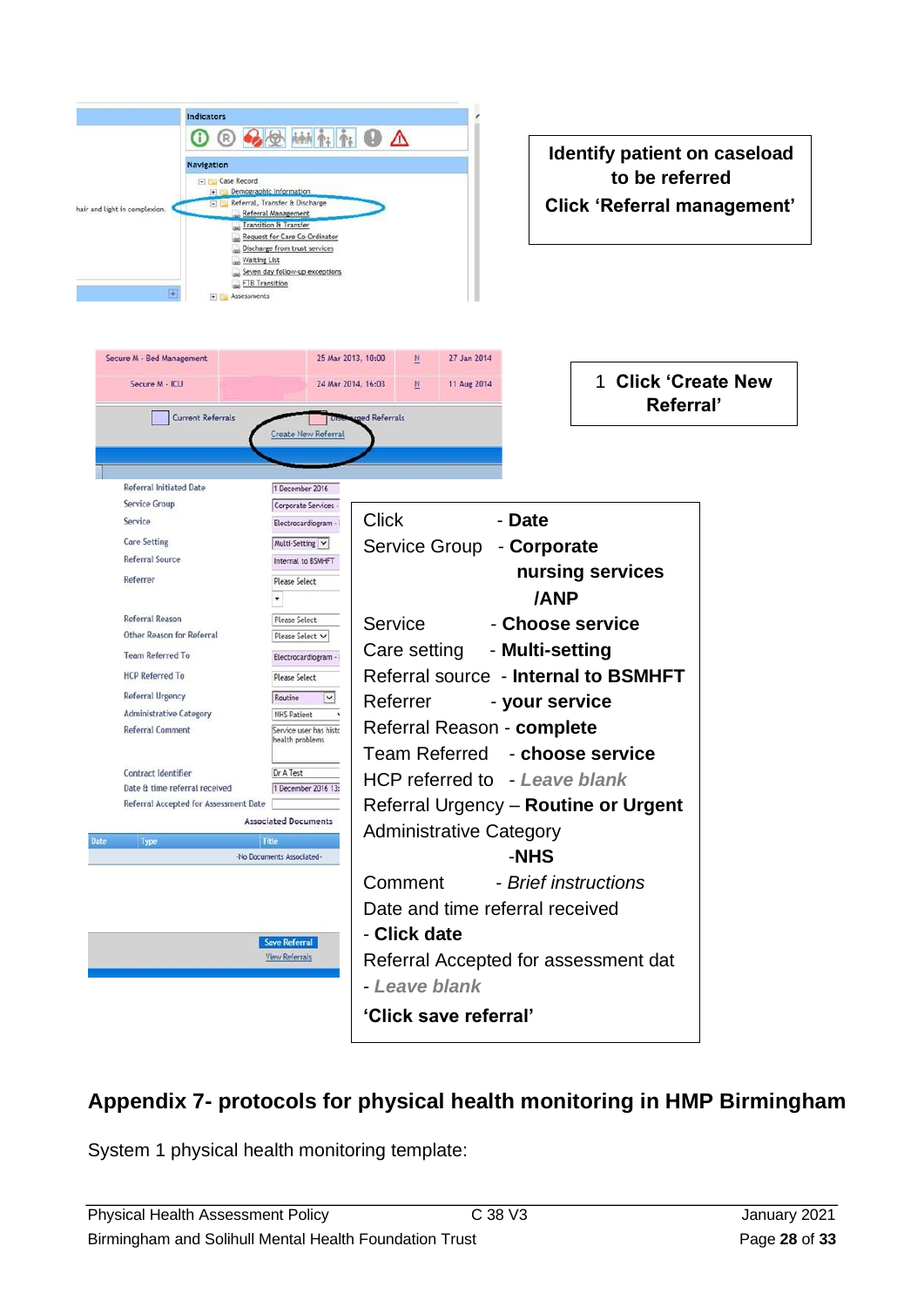

#### Physical health screening protocol: **Cardiovascular.**

#### **Care plan on admission.**

**Urine test:** protein, albumin, creatinine and haematuria. **Phlebotomy:** plasma glucose, elctrolytes, creatinine, eGFR, serum total cholesterol and HDL cholesterol LFTs U&Es FBC. **Optician:** examination of fundi for the presence of hypertensive retinopathy.

**ECG:** 12 lead ECG.

**Blood pressure**: further action dependant on results.

#### **Diabetes**

#### **Care plan on admission.**

| Urine test: | microalbuminuria, proteinuria. |  |
|-------------|--------------------------------|--|
|-------------|--------------------------------|--|

- **Phlebotomy:** Hba1c, cholesterol, U&Es, Triglycerides, FBC, LFTs eGFR
- **Optician:** examination annually.
- **Chiropody:** annual foot examination.

#### **Respiratory**

#### **Care plan on admission.**

- **Phlebotomy:** FBC, ESR, U&Es, Hba1c and cholesterol
- **Spirometry:** lung function monitoring

**Inhaler technique** 

**Stop smoking:** referral as necessary.

**ECG:** annually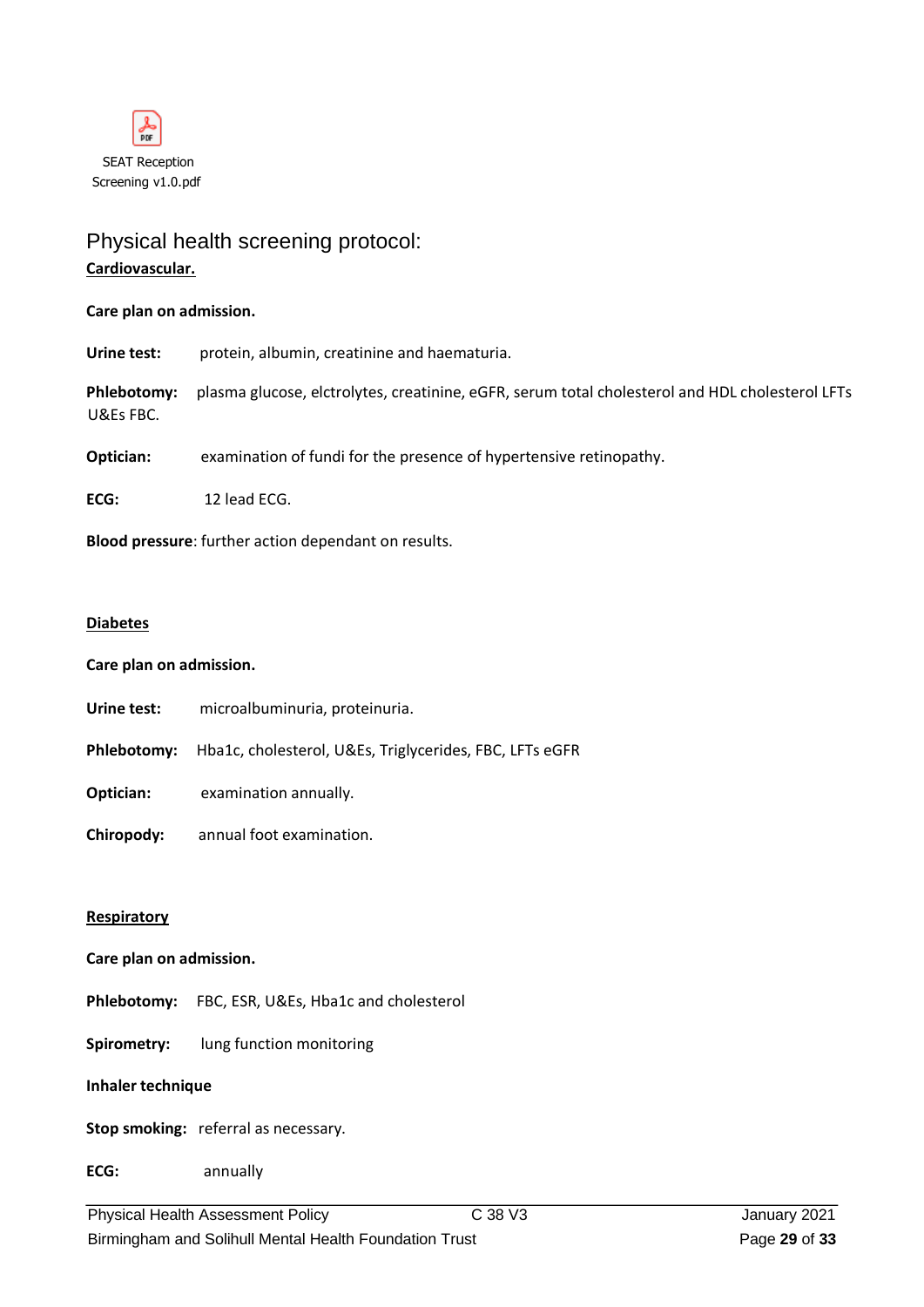#### **Chest x-ray:** within last 5 years.

#### **In addition:**

- Mental health Annual health check is completed for all patient on CPA and care support
- complete QOF within prison healthcare processes
- there is a defined chronic disease pathway with clinical guidelines and templates built into System 1 that covers:

Chest pain COPD Diabetes Asthma Palliative care Hypertension BBV screening Hep C screening and treatment TB

#### **Appendix 8 - Transfer Pathway**

Juniper clinician identifies patient as Juniper clinicians to being physically unwell

| complete SBAR & audit  | <b>Escalation Contacts:</b> tool for all physically     |                             |  |
|------------------------|---------------------------------------------------------|-----------------------------|--|
| deteriorating patients | Nurse completes clinical SBAR,<br>MHH Matron $-4666095$ |                             |  |
|                        | records vital signs and discusses                       | Capacity Manager - 466 6054 |  |
| <b>NOT FOR MHH</b>     | potential transfer with ward doctor                     | General Manager – 466 6083  |  |
| <b>FAST</b> positive   | &/or Nurse Consultant                                   | Lead Matron $-4666415$      |  |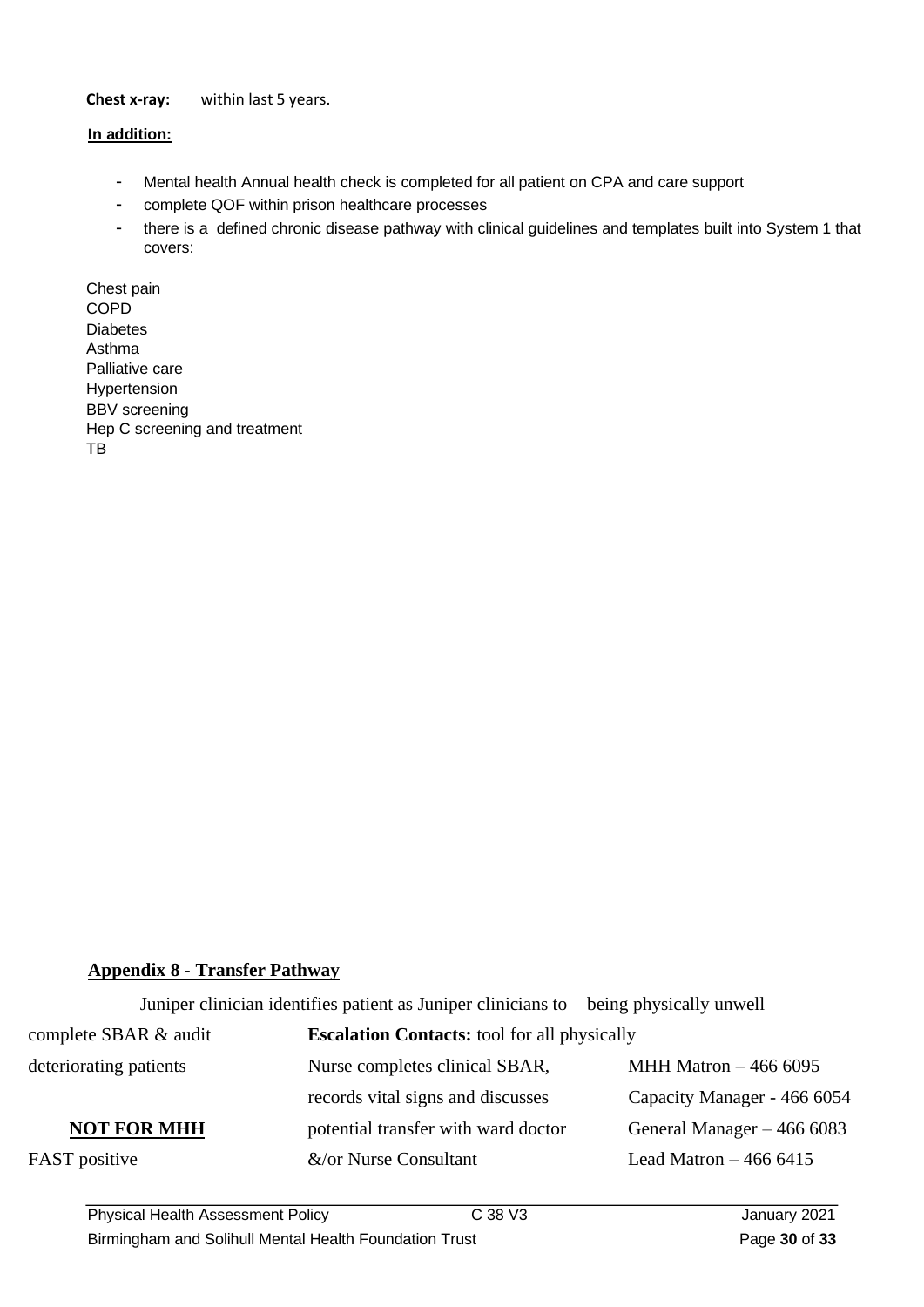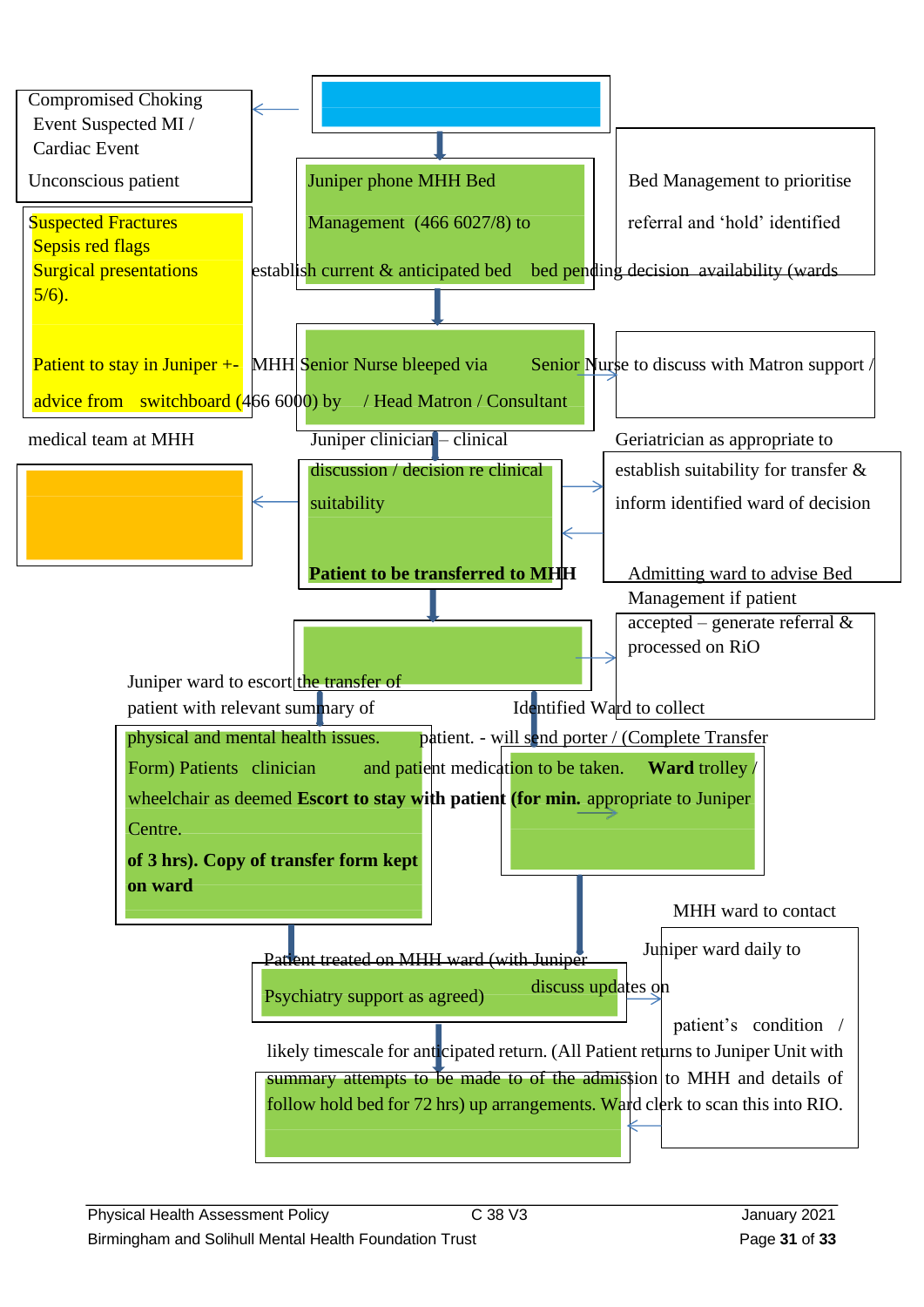Appendix 9

# **VACUETTE®** SELECTION CHART

Birmingham and Solihull Mental Health NHS Trust